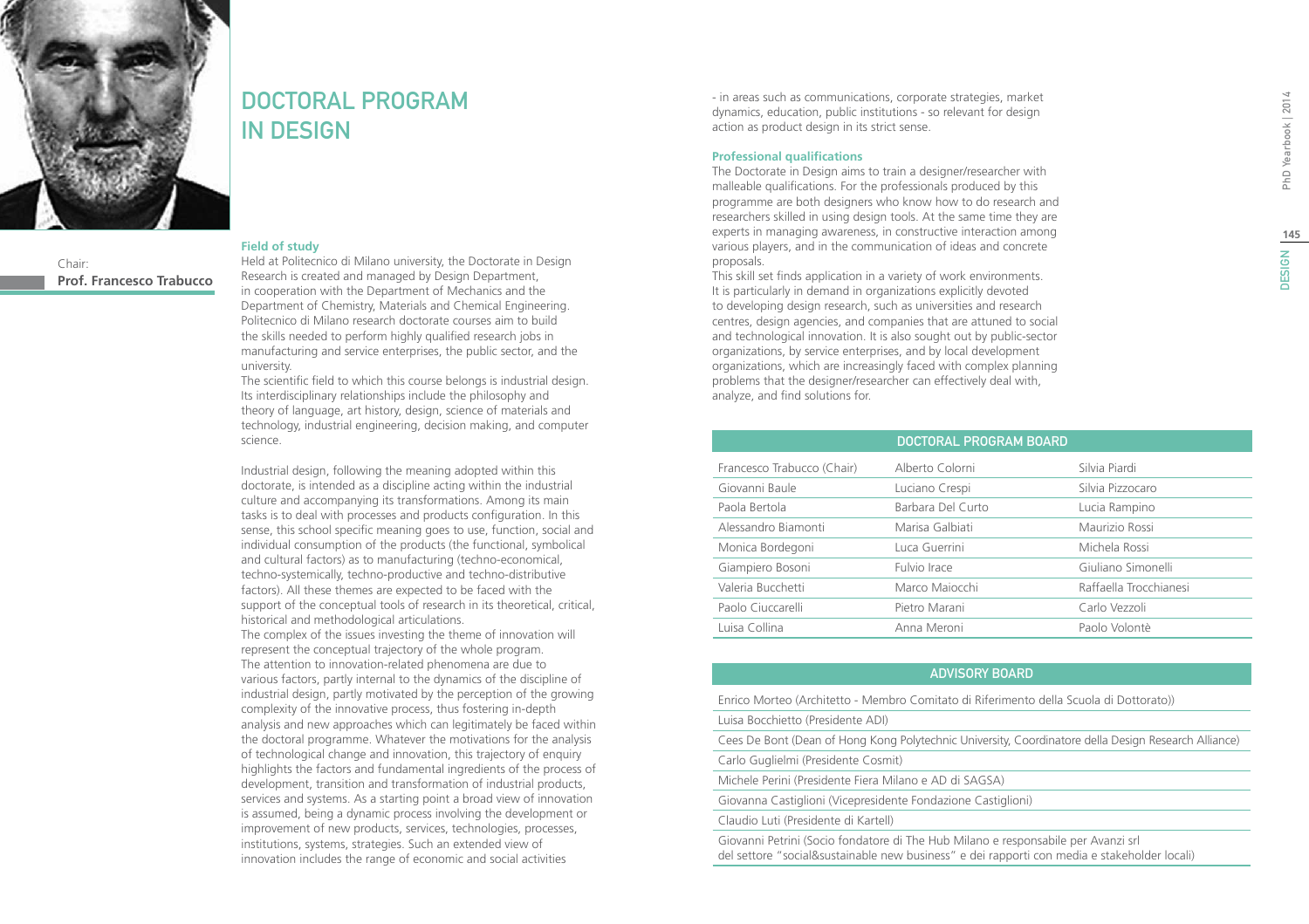### A PROBLEM SOLVING METHODOLOGY FOR THE DEVELOPMENT OF BIO-INSPIRED PRODUCTS

#### **Alessandro Baldussu -** Supervisor: **Prof. Gaetano Cascini**

*Systematic use of "Natural Design Principles" for designers without Biological Knowledge* The observation of Nature to learn how to solve technical problems has been something that has characterized all the history of the humankind. In the XIX century, the new possibilities given by the latest technologies i.e. production systems, materials etc. allowed scientists using Nature as a model to realize technical reproductions of Nature's solutions. Nowadays, the use of Nature as a Source of Inspiration for the development of new solutions cannot be left to the "chance". In the last decades, the Bio-Inspired Design (BID) research has been focused on the development of methods and tools for the systematic use of natural information. Accepting the hypothesis that Nature's solutions can be a source of innovation in the product development process, the main research question is the following: *How to systematically conceive a new Bio-Inspired Product?*

The scientific community has developed several tools for the BID tasks. Unfortunately, despite that, these are singularly effective it has not been developed a methodology that groups them and allows a systematic use.

The present research has been

aimed at the integration of the most appropriate BID tools into a Problem-Solving Methodology that can be used by designers without Biological knowledge. The methodology's target are the SMEs and the young designers that are at their first Design experiences and that do not have any specific expertise in biology. At last, the methodology proposed is suitable for the development of technical products.

#### **Methodology & Validation**

Figure 1 shows an overview of the methodology with all the adopted tools in order to carry on each step, starting from the technical problem in order to develop Bio-Inspired Conceptual Solutions.

Among the proposed tools, some of them have been simply selected or improved and others have been specifically developed for the methodology, such as the no *Biological Knowledge* is NIST-BT correlation matrix that allows translating the technical problem in biological terms. The methodology's validation has and the approach adopted been obtained by combining two to perform the search in the validation approaches:

A. Ability of the methodology to guide the generation of the Bio-Inspired Conceptual Solution

- *i. Usability of the "Nature's Solution(s)" during the Design Phase*
- *ii. Multiple requirements satisfaction approach*

### *iii. Effectiveness of the*

 *methodology* B. Fulfilment of the project requirements by the developed Bio-Inspired Conceptual Solution Three designers from the Institute of Product Development of the TU München have individually applied the full methodology on a set of four Test Cases. The tools' use validation has

been obtained by a set of experiments carried out by two Control Groups corresponding to the target designers.

#### **Results**

As an output of the research, it has been obtained a methodology that collects the most appropriate tools in order to carry out the necessary BID tasks to systematically conceive a new Bio-Inspired Product. The most relevant aspect of the methodology is that necessary to perform the BID. This result has been obtained by the use of the correlation matrix database of Natural Phenomena. Furthermore, no knowledge about *Biological Keywords* or Natural Phenomena is needed to perform the search. The tool has been validated showing that the problem reframing in Biological terms is robust in terms of output quality.

| Step 1                                                          | Step 2                                                                                                                        | Step 3                                                                                               | Step 4                                                                                        | Step 5                                                                           | Step 6       |
|-----------------------------------------------------------------|-------------------------------------------------------------------------------------------------------------------------------|------------------------------------------------------------------------------------------------------|-----------------------------------------------------------------------------------------------|----------------------------------------------------------------------------------|--------------|
| PB definition                                                   | Reframe the PB                                                                                                                | <b>Bio-Solution Search</b>                                                                           | Def. of Bio-Solution                                                                          | <b>Principle Extraction</b>                                                      | Design phase |
| Problem definition<br>using the NIST<br><b>Functional Basis</b> | <b>Conversion</b> of the<br>technical problem<br>in "Biological terms"  <br>using a NIST-BT<br>н<br><b>Correlation Matrix</b> | - Search the NSol<br>in AskNature.org<br>- Pre-Selection of<br>the NSol using a<br>set of parameters | <b>Representing the</b><br>information about<br>the NSol using<br>functional-causal<br>models | <b>BID</b> quidelines<br>extracted by:<br>analysis of 30 BIP<br>- on-line Survey |              |

**1. The Problem-Solving methodology for BID and the adopted tools i.e. The NIST: a standardized set of functionrelated terminology, the Biomimicry Taxonomy (BT): the classification system used by the Biomimicry 3.8 Institute to organize the information about the Natural Sources of Inspiration (NSoI). It is considered a Bio-Inspired Product (BIP) a technical systems that is developed using a certain amount of Natural Information.**

In order to improve the capability ordinary and inventive problems. of the models used for BID tasks, it has been proposed a SAPPhIRE-DANE integrated model. The new model has been used to describe all the 13 Natural Sources of Inspiration (NSoI) individuated. Thanks to the structured description of the *Natural Information*, the designers have been able to solve singularly each problem and no compromise solutions have been adopted. With the extraction of the natural information represented in the items of the models, it has been possible to individuate a specific solution for each technical problem. The methodology has been

effective both in terms of time and in the number of Bio-Inspired Conceptual Solutions developed i.e. four out of four, which satisfy all the correspondent requirement lists. Moreover, it is suitable for supporting the solution of both

At last, the method can be inserted in the standard Product Development Processes in order to systematically use nature as a source of inspiration. The methodology has shown some limitations. For example for the designers: no mental inertia and a basic knowledge on functional modelling are required. Besides, the search can be done into a limited number of natural phenomena i.e. ≈2000.

#### **Discussion & Future Developments**

With the aim of reducing the gap between academic research and industry, stringent constrains have been imposed to the methodology. First, the methodology has to be able to support individuating the correct NSoI also without Biological Knowledge. In fact, the use of the BT-NIST correlation matrix allows the creation of direct link between the design

problems expressed in technical terms and the correspondent class of "Nature's Solutions". Furthermore, the methodology can be adoptable by the SMEs that usually have low budgets, that imply no possibility to hire consultants, or biologists specialized in solving technical problems and, have free or low budget tools. At the moment, the

methodology is paper based and the logical future development is the implementation of the methodology in an IT tool.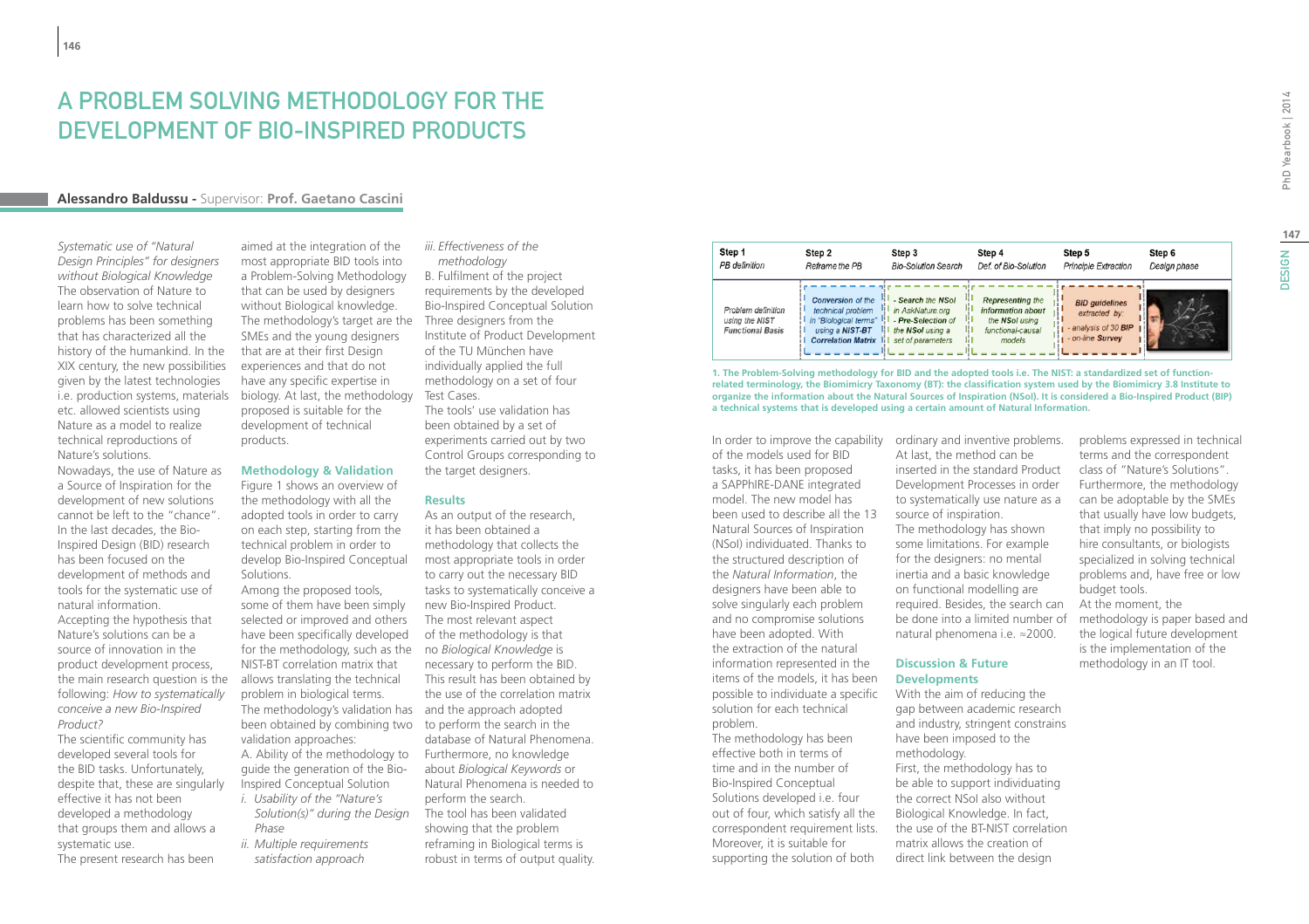### URBAN SOCIAL LIGHTING Exploring the social dimension of urban lighting for more sustainable urban nightscapes

#### **Daria Casciani -** Supervisor: **Prof. Maurizio Rossi**

The traditional idea of urban public lighting is based on a double approach: on one side, economical savings and technical performances based on quantitative data, on the other side, the creative contribution of lighting practitioners focuses on enhancing urban amenity and strengthening the nighttime experience of the city. This dual position is also well represented, on one side, by lighting regulations and public administrations focusing on energetic savings and functional needs. Conversely, several guides of practice supported by the lighting design practice agree that urban lighting is aimed at providing good quality lighting and social experiences. Functional needs of urban lighting, such as visibility at night and security from traffic, have been extensively investigated in the literature review with a major focus around the car users. In addition to this, the technological evolution in terms of LEDs lighting and control systems is promising new possible intelligent applications for urban lighting and it is also changing the practice, the design parameters and competences of lighting designers. All these technological improvements can be useful for radically and meaningfully transforming the contemporary cities at night when related to social transformations and

if adding a social value to the urban experience. An inquiry about good quality urban lighting, as primarily intended for people, was undertaken by investigating visual performances, visual comfort, visual ambiance and social experiences enabled by urban lighting. A small but consistent group of lighting designers is shifting its practice from the architectural to the social and experiential layer of the city. In this regard, a social oriented lighting design has emerged as an interesting approach aimed at providing more accessible and sociable cities but also contributing to a deeper sustainable urban lighting. In comparison to energetic, technical and economic issues, the human, experiential and social values of urban lighting represent a relatively young topic of investigation which is more difficult to estimate. In addition to this, the available researches around this topic are mainly focused on indoor environments, were exploited. A third phase meanwhile researches in outdoor was performed as a "unit of urban context are lacking comprehensive insights and a shared methodology. In this PhD dissertation, the evaluation of urban luminous experiences by people is hypothesized to be determinant for designing sustainable and social oriented nighttime experiences to benefit the social use of the public

realm. Aiming at defining the phenomena of Urban Social Lighting, the research was based on a multidisciplinary and multiple qualitative and quantitative approach. In order to verify the research hypothesis, both secondary and experimental research were elaborated by analyzing, simulating, designing and testing lighting scenarios and performances toward an in depth understanding of the social and human influence of urban lighting. A first general desk research was performed through the collection, selection and categorization of case studies in order to gather a preliminary descriptive theoretical framework from the lighting design perspective. The second phase was aimed at collecting raw but focused insights about outdoor lighting influence from people point of view: quantitative surveys based on images and videos followed by a qualitative analysis environmental experience" study, by designing lighting scenarios and performances in a real context. The exploration was focused on people appraisal with both controlled and uncontrolled behaviours in the natural context: the influence of variables such as lighting colours, lighting spatial distribution

and lighting behaviours, both dynamic and re-active, were investigated.

As a conclusion, the interpretation and discussion of the insights were presented by comparing the findings of the experiments with the preliminary assumptions derived both from the literature review and case studies research. An overview both from the lighting design practice perspective and from people evaluative point of view was gathered. Findings were focused on further extending knowledge about people spatial experience of lighting from indoor to outdoor applications. In this regard, qualitative insights that could contribute to inform the lighting research field about a more user centred design (UCD) approach in the urban lighting domain were elaborated.

The research stressed that, focusing on people, more sustainable lighting scenarios can sense of belonging in the be implemented: social oriented lighting seems to find a way to conciliate environmental, social and energetic scopes through responsive scenarios that could transform the urban space with an evocative power and, in the same time, re-establishing a trust relationship between inhabitants and the nocturnal city. Certain lighting variables were found to contribute both to social enhancement, luminous positive atmosphere

impression and social ecoresponsible behaviours. In particular colours of lighting, lighting distribution and lighting proximity were found highly correlated to visual comfort, impressions of a hospitable, accessible and more personalized environment. In addition to this, lighting re-active and interactive performances were found to positively influence the impression of the night in evocative and entertaining ways. More than this, interactive lighting performances were found to increase people control in defining actively the urban lighting atmosphere. In this regard, this dissertation examined, the different levels of social inclusion considering the whole process of urban lighting planning: positive outcomes were found in terms of education and critical responsibility about urban lighting, for building a strong participatory definition of the lighting atmosphere, in relation to the evaluation of the project as an ethical commitment of the lighting designer and for a deeper and rediscovered reconciliation of people with the city. More than this, this PhD dissertation reflects on the lighting design practice and

on the methodological process for knowledge acquisition when tackling with complex

issues about the relationship of lighting, people and city with the advent of new lighting technologies. The role of the lighting designer, its new competences and the transdisciplinary way of collaborating with different disciplines are discussed. In addition to this, the research provides a complete overview of the methodology and the tools that were elaborated and tested during the research both for designing, collecting and interpreting research results. By explaining the problems and discussing the research limits, this dissertation aims at stressing findings and insights for the lighting design field also outlining future steps in terms of new topics of interest and applications.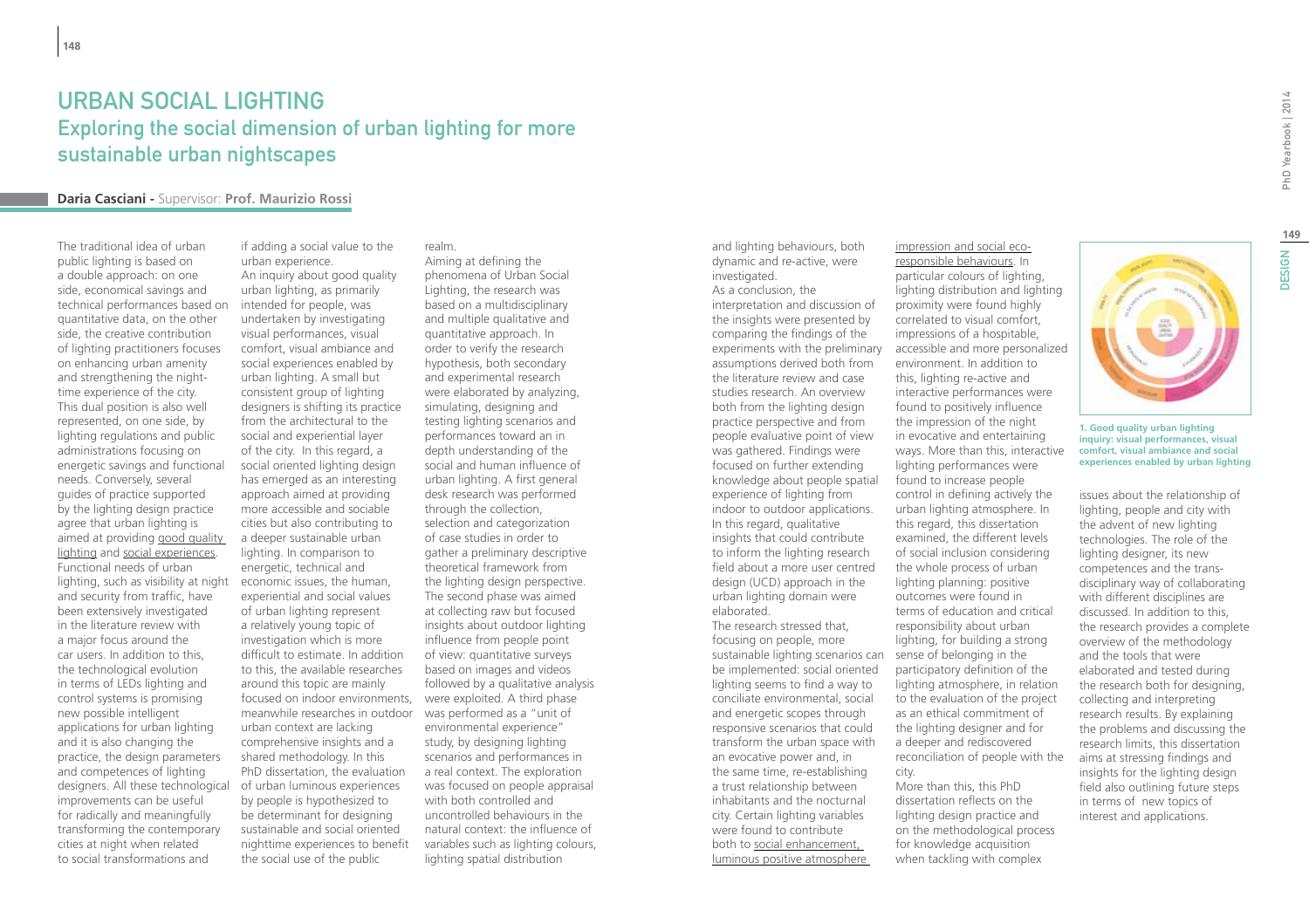### Designing for sociability: A relational aesthetic approach to service interaction

#### **Eun Ji Cho -** Supervisor: **Prof. Ezio Manzini**

Collaborative services, which have drawn attention as *'a driver in the transition towards a more sustainable society'* (Jégou & Manzini, 2008), are characterized by a high level of user participation, and the role of users as 'co-designer' or 'partner' in service production. The high level of commitment required to the participants has been pointed of the studies paid attention out as a major limit to the diffusion of collaborative services, thus scholars (e.g. Manzini, 2011) underlined the need to make collaborative services more accessible, effective, and more attractive. This research puts a particular focus on the last point – how to make collaborative services more 'attractive'. Making a service more 'attractive' can be interpreted in many different ways. It may include designing visible parts of a service more appealing: or developing service offering to provide more benefits to participants: or making user experience more enjoyable. This dissertation argues that 'pleasurability' - *how pleasurable the interaction is at the emotional level* (Clatworthy, 2011) - can be a key element to make services more attractive.

Service interactions include two types of interaction; human-service interface interactions, and human-tohuman interactions. Although both types of interaction have an important role in user

experience, the distinctive characteristics of collaborative services make the latter (humanto-human interactions) play a particularly crucial role in the user experience. The essential role of interpersonal interaction in collaborative services has been explored in early studies in the field of service design, but most on collaborative services rooted in local communities. In these cases, the services are performed between community members who have a sense of solidarity, and good relations with each other from daily life. However, nowadays a growing number of collaborative services are based on the Internet, which enables anyone connected to the Internet to collaborate beyond geographical and social boundaries. In these cases, collaborative services are performed between participants who do not have pre-existing relationship, and service encounters tend to be ephemeral. While design research based on the studies of the former type of collaborative services have provided design approaches emphasizing highly intensive relational qualities, there has been little research about how to design interpersonal service interactions of the latter type of collaborative services, which often include interactions between strangers.

While there exist studies on interpersonal service interaction that occurs between strangers, existing approaches tend to focus on task-based interactions. Such approaches are useful in understanding and designing goal-oriented interactions from a perspective of efficacy, but overlook 'fun-based modes of behaviors' driven by enjoyment and emotions. This dissertation assumes the latter plays a significant role in making service experience more pleasurable, thus need to be taken into account in the design of service interactions.

Existing approaches to interpersonal service interactions rely on various theoretical foundations, ranging from cognitive psychology to activity theory, but the topic 'pleasurability' is rarely explored as a central subject. To seek a potential theoretical foundation to explore human interaction from the perspective of pleasurability, this dissertation pays attention on 'Relational Aesthetics (Bourriaud, 2002)' as the theoretical foundation for service designers. Relational Aesthetics advocates the value of 'sociability', beyond commodified human relations that we are surrounded by in daily life. The sociability manifested in Relational Aesthetics shows some differences from the concept of sociability in the design

literature. While sociability in the design literature is often considered as a means to support other goals (e.g. Computer-Supported Cooperative Work, online learning) or an added value, sociability in the theory of Relational Aesthetics is per se an end to pursue. Producing – or constructing- sociability is considered as a way to provoke and experiment 'micro-utopia' of human relations.

To exemplify the potential of the relational aesthetics approach for the design of interpersonal interactions in collaborative services, an ethnographic case study was carried out. The examined case 'Scarsellini- vicini più vicini' is a service design project that commenced in 2010 to foster collaborative ways of living among residents of an apartment block accommodating around one hundred apartments in Milan, Italy. Over three years, a series of design actions were carried out to facilitate interactions and collaboration among the residents who did not know each other in the beginning of the project. The project was studied for 30 months (from 2011 to 2013) with a focus on the design interventions intended to facilitate convivial relations between the residents, ranging from the creation of online social platform to social gatherings and meetings. For instance, the online residents spontaneously. platform which was created to support communication and collaboration among participants Scarsellini project showed was designed with social features distinctive characteristics like 'conosciamoci (let's get to know each other)', 'birthday of this week'. Even meetings to discuss particular issues (e.g. choosing a farmer from whom the residents buy vegetables

collectively) or perform tasks (e.g. furnishing common spaces of the apartment block) were prepared to serve as sociable occasions (e.g. a party for furniture assembly).

Data gathered from in-depth unstructured interviews with the designer of the project, and non-intrusive observations on the (online and offline) interactions among participants were examined. Besides a number of collaborative activities - ranging from babysitting exchange to collective purchasing - initiated by the residents, a distinctive outcome of this project was that the sociability has been reproduced by the participants. In the beginning of the project, sociability was prompted solely by the effort of the designer, but gradually the residents became the actors of facilitating social interactions, and creating opportunities for convivial encounters. Although the intervention of the designer has been lessened throughout the project, sociability has been produced in various ways (e.g. ranging from 'movie night' to 'soccer game') by the residents. The role of 'facilitator' that the designer used to play (e.g. posting friendly welcome messages to new members who introduce himself/herself on the 'conosciamoci' page of the website) also moved to the

The design approach of compared to other prevailing approaches. It was different from 'scripting' approach in the sense that non-scripted, spontaneous interactions were prompted. It is similar to the 'meta-design'

sense that the interpersonal relations were 'meta-designed' by creating conditions (e.g. online social platform, social drinks) which enable people to enter into interpersonal relations autonomously. Yet, unlike the meta-design approach, the encounters of Scarsellini project were not directed to deepen the relations over time. While the meta-design approach directs interpersonal encounters to evolve progressively (through three phases of acceptance, affirmation, and confirmation), design interventions of Scarsellini project were simply to prompt moments of sociability, and 'arenas of exchange'. The design approach of this project was also different from user-centered or participatory design approach as advocated in the contextual approach, as design interventions were driven by the vision of the designers, rather than the needs, goals, or contexts of the participants.

approach (Cipolla, 2007) in the

Based on a critical review on existing approaches and an ethnographic case study, this research argues to take sociability as the object of design for service interaction. In particular, drawing upon the theory of Relational Aesthetics, it suggests an open-ended, experimental and vision-driven way of designing for sociability. Moving from goal-oriented perspectives on interpersonal service interactions, the role of sociability in making service experience more pleasurable, and more importantly in catalyzing 'meaningful bonds between individuals (Jégou & Manzini, 2008)' is discussed.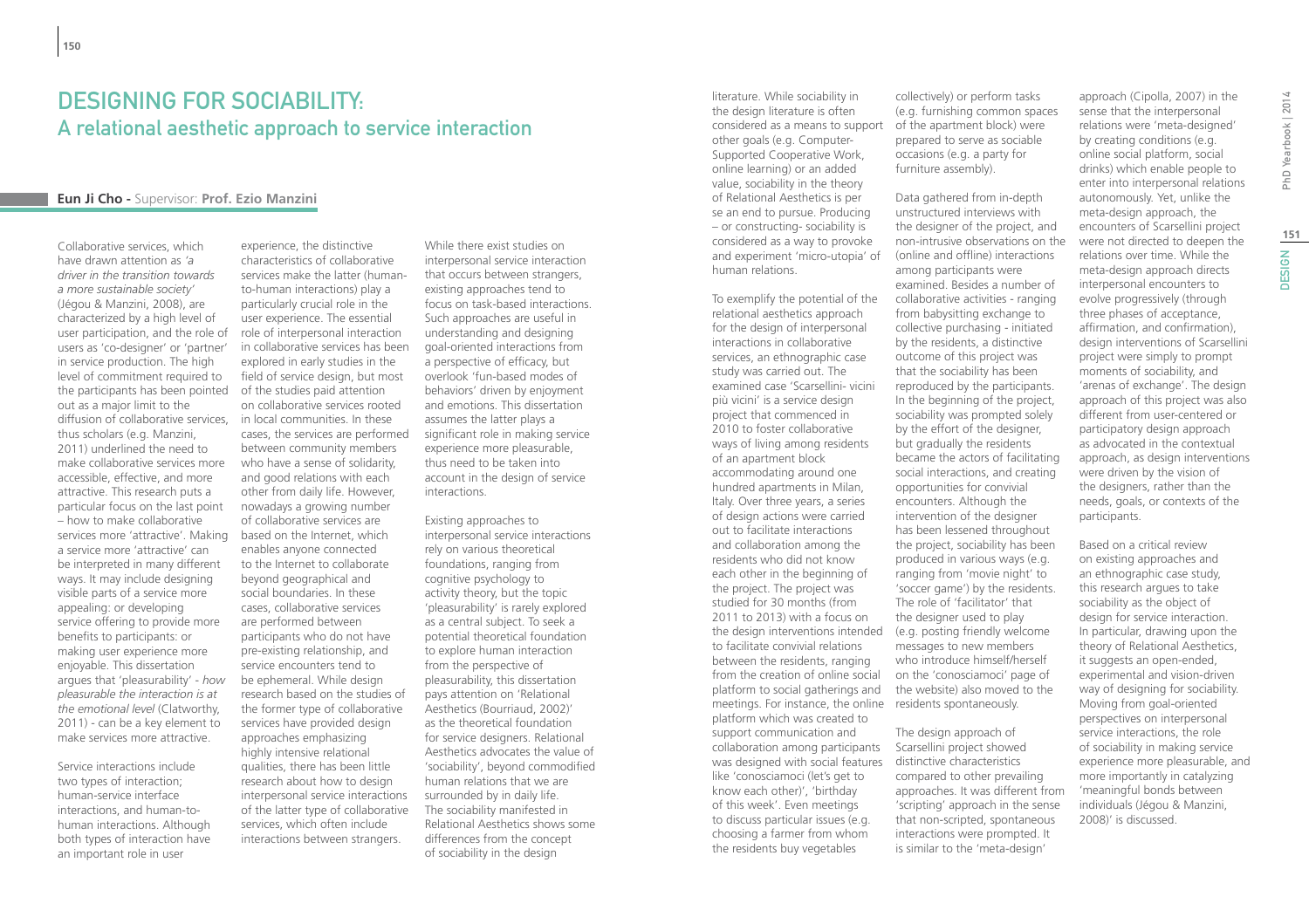### Sensory Experiences. Informing, engaging and persuading through dynamic products

#### **Sara Colombo -** Supervisor: **Prof. Lucia Rampino**

This thesis explores alternative languages for the communication of digital information from products to users. It identifies a new area for Product Design research and practice, that of *dynamic products*, which straddles the virtual and the tangible worlds.

The need of conveying information to users is always more compelling in our society, as ICT, sensors and electronics generate a huge amount of data of any sort (from the temperature of a room, to user-generated contents), which have to be communicated to final users. Products often are intermediates between the immaterial data, generated by smart systems, and the information displayed to users, in most cases by relying on screens and displays, and by adopting the verbal or graphical language. However, in this kind of digital interfaces, the richness of the sensory experience with the real world is lost; for this reason, some research strands are trying to reconnect the digital to the physical and tangible reality, looking for more engaging forms of interaction.

To overcome this gap between virtual and real in favour of enhanced experiences, the thesis identifies and explores an emergent category of products, *dynamic products*, that are artefacts showing sensory features (visual, tactile, auditory and olfactory) that change in a

proactive and reversible way over time, addressing one or more user's sensory modalities. The thesis investigates how dynamic products can directly display information to users by their changing sensory features (shape, smell, colour, temperature, or sound), instead of relying on "added" digital interfaces. For instance, a change in the surface texture of a product might indicate that the air quality in a room has improved or worsened (Fig.1), or different smells released by an object may convey the emotions of a distant person. The final aim of the study is to understand if this type of communication is practical and how dynamic products can be best designed to convey information to users to an effective and engaging extent. Moreover, the goal is to analyse the potentialities and limitations of this type of communication from both the designer's and the user's perspectives. The research methodology is articulated into a number of different phases of desk research, field research and design experiments. The study can be divided into three main activities. The first one is a preliminary analysis of the area of dynamic products based on case studies, performed in order both to obtain an overview of the existing products and to extract insights about

the role of different sensory modality and media in this kind of communication. A sample of 48 dynamic products (concepts, research prototypes, and commercial products) was collected and analysed. A descriptive framework for dynamic products, which examines the input Source, the type of Message, and the output Modality of such products was proposed. The framework was used to describe and analyse the collected case studies (Fig. 1). Moreover, a visual map showing the sensory transformations products can adopt to display information was generated, to be used also as a design tool in subsequent steps of the research. In order to investigate dynamic products by the designer's perspective, two design activities were accomplished: a design workshop with students and a design project in the field of energy saving, following a research-through-design approach (Fig. 2). Finally, qualitative interviews with users have been performed on the collected case studies, to analyse the users' levels of acceptance, their reactions and their overall experience with dynamic products. From the case study analysis, it emerged that all senses (sight, touch, hearing and smell) can be used by dynamic products to convey information, although they seem to have different



**1. An example of the 48 dynamic products used as case studies. Case studies were analysed according to the information Source, the type of Message and the sensory Modality adopted in the communication.**

meanings and roles according to the source and the type of message displayed. However, sight is definitely the most used modality, even in this new category of products. Moreover, most of the collected products were concepts or research prototypes, meaning that these solutions are still at an embryonic stage of development and implementation.

Difficulties connected to the design of dynamic products have been highlighted, among which the lack of background knowledge and the designer's tendency to explore only visual media. From the design activity, it emerged that complex information are difficult to convey by basic sensations, and that the choice of the sensory medium deeply affects the overall ability to Activate, Engage, experience of users. However, it also emerged that experiences

created by dynamic products are highly engaging and can increase the user's interest towards the product, also affecting his attention and consequent

behaviour. Interviews showed that advantages of dynamic products lie mostly in the pleasantness of the experience, in the engagement potential of dynamic products and in the directness and discretion of the communication. Limitations mainly concern the clearance and the effectiveness of the communicative process. The three studies brought to the identifications of four *powers* of dynamic products, which highlight the main advantages of dynamic products compared to interfaces, consisting of their Encourage, and Remind. In addition, four *strategies* for

PhD Yearbook | 2014

**2. The Electricity Wall is a concept developed in collaboration with Interactive Institute (Sweden). It uses hearing and touch to inform the user about high loads on the electricity grid during the day.**

designers to map information into sensory transformations are proposed (i.e. Disruption, Reproduction, Translation, and Metaphor). Results suggests that Dynamic Products can be designed as alternative to interfaces in conveying digital information. Potentialities and limitations of this approach are identified, and some design tools are proposed to support the design activity. This thesis opens up new scenario for product design, by triggering the design community to reflect upon the always more compelling need of merging virtual and material in the information society, towards more meaningful and engaging experiences.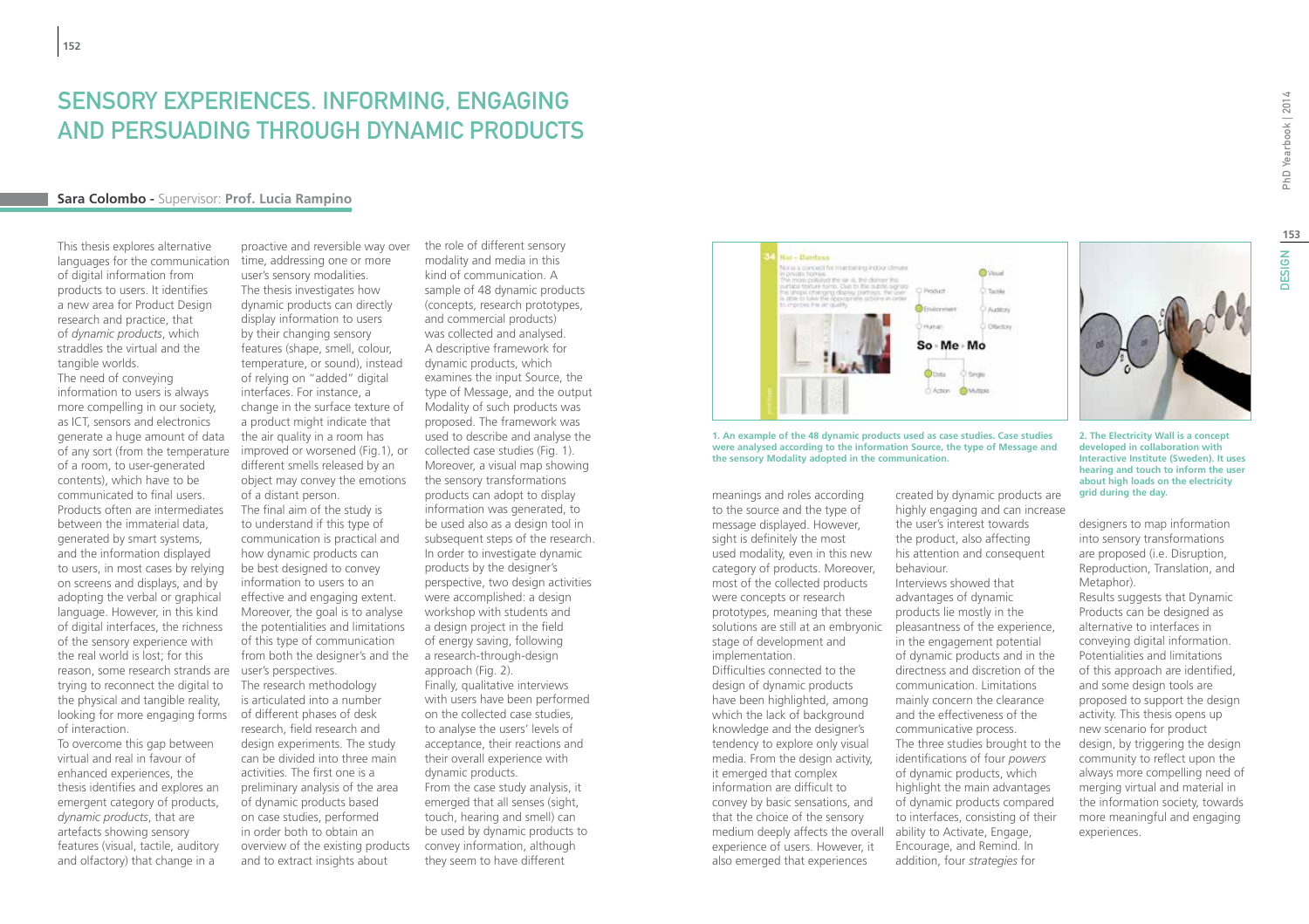### From objects' museum to Musée Imaginaire. Studies for the (re)making of the museum of decorative and industrial arts of Frédéric Spitzer (1815-1890)

**Paola Cordera -** Supervisor: **Prof. Pietro C. Marani , Prof. Dominique Poulot**

This PhD study focus on the reconstruction of the collection of the Austrian art dealer Frédéric Spitzer (1815-1890), by considering his role within the broader 19th century European historical context and its meaning in the present-day culture within contemporary cultural dynamics at a global scale.

The large fortune Spitzer amassed gave rise to an extensive collection of Medieval and Renaissance artworks of such exquisite standards (or what they did look like in those days) that his *musée d'arts industriels* was to be compared to the exclusive club of the major European musems, such as the Musée du Louvre or the South Kensington Museum (now, Victoria & Albert Museum). After his death, his 4000 pieces collection was to be embodied in a state museum by the terms of his will but the project failed. A wholesale acquisition was out of question as well. In the end, the final dispersal of such a legendary collection was by subsequent public auctions in 1893 (the century's sale), in 1895 and finally in 1929.

Decorative and industrial arts have been here reconsidered within the *scenario* of the design's "prehistory" and as a crucial topic well before the industrialization and the

serializing process accomplished in 19th century Europe. The relevance of this research is also confirmed by the new trends in museums (either permanent/ temporary exhibitions or re-arrangement of works of art) and recent art auctions associating Decorative Arts and Design, namely bridging each other by combining the reputation of both the two class of products.

Spitzer's professional biography – in the wake of other famous art dealers and private collectors such as Emile Gavet, Alexander Barker, Stefano Bardini, David and Isaac Falcke, Samson, Charles and Asher Wertheimers and Joseph, Henry, Charles and James Duveen – emerges for his bravery and his audacity in a context marked by professional contacts with curators, *érudits*, collectors, art dealers, and craftsmen/restorers. His storybook career is tied into a European plot marked by changing boundaries and process of states formation and nations building but cultural practices and social rythes were widely shared in a transnational "art system" (Alloway 1972). In this perspective, the private collectors' cosmopolitanism quick turned into a *marchand* cosmopolitanism, as attested by the Spitzer's auctions where artdealership handled business in different cities and as a

multinational corporation. As a matter of fact, Durand Ruel (Paris and London), Brauer (Florence, Paris and Nice) and Duveen (New York, London and Paris) acted as intermediaries though giving rise to a modern international art trade. Despite Spitzer's overwhelming popularity, no comprehensive research have ever been devoted to him, nor to his collections. This amazing gap might be understandable given the poor state of source material and the lack of his personal/ professional archive and above all to the harshness of a thorny subject where issues involving art collecting, history of art and culture intertwine with matters concerning the making of copies, reproductions, forgeries or *mariages* of art works being later fraudulently placed on the antique market. This exclusion from art studies seems totally inappropriate. Moreover it would be misleading to feature such a *scenario*

according to our critical sense (and our quest for authenticity), especially when referred to a context where art works were considered worthy of display unless complete and items were rendered more acceptable by restoration. No doubt those practices were made possible by the craftmen's remarkable skills. Besides that, these issues are closely interwoven with

the problem of mass-produce objects, modelled after the example of the glorious past. This PhD thesis – mainly conducted in British, French, Italian, German and Austrian archives and on unpublished material – proposes a new methodology and an original conceptual framework for 19th century collections' research by re-establishing the Spitzer's collection within a wider perspective including his biography, his collecting and dwelling style in Paris (namely his appartment in rue Richelieu and his hôtel in rue de Villejust) together with the promotion of his collections in occasion of Decorative and Industrial Arts Exhibitions and Universal Exhibitions (five of them held down in Paris between 1855 and 1900), displaying items according to similar criteria and a classified and scientific approach, mirroring scientifical of art and science.

The overall picture emerging on the basis of this study provides a significant depiction of 19th century collecting practices where the Spitzer's *microstoria* (Ginzburg 2006) combines the social, political and cultural micro-scales where social changes (still) related to the Industrial Revolution, urban projects for a modern society, artistic changes such as the Impressionist revolution, political events for the affirmation of nationhood and economic changes took place in the background. In such a framework, this research fits like a brand new tile in a multi-facet mosaic – with some blank (in progress) areas – confirming the expected initial

notions of order in both the field within their architectural frame prospective where the study-case viewpoint may be combined into a broader context. Reconsidered according to a multidisciplinary approach (including topics such as museums' studies, history of art, history of decorative arts, history of architecture, history of design, political geography, urban history and social history) and according to a supranational perspective, the Spitzer's epic poem has been retraced in the wake of his multiple identity, his European trips and his art dealings and business strategies with the key figures of the European cultural world, in a time when an enlightened aristocracy and a wealthy middle class gave raise to an unforgettable historical season marked by relevant urban, political and social changes. As a matter of fact, the Spitzer's collection and his *objets d'art* – and the way they have been promoted – have been studied in his private hôtel where social rites and private life in the reception rooms were extended to the museum, in a sort of *Gesamtkunstwerk* in the spirit of the Italian Renaissance. Finally, virtual devices have been explored in order to evaluate the "reliability" of visualization of historical data and enhance the knowledge of the Spitzer's museum by providing visual links – generated by opensource platforms such as *View* 

> *Share* and *Gephi* – between the present location of art works (mainly in public museums) and their original display in the Spitzer's mansion together with the 19th century international art network. Furthermore, a 3D model of the Spitzer's hôtel was designed in order to survey and

visualize the (almost unknown) inner architecture of the museum, by integrating different information dispersed in multiple documents.

Cultural practices based on the growth and diffusion of knowledge of such a collection – by using innovative, creative tools as well as traditional ones – could strenghten the understanding of people's own identity and their own history, by developing a deepest sense of belonging and therefore awareness of their cultural heritage and by linking past and present according to a multi-directional strategy in order to enhance community engagement and participation in cultural processes. Though, the idea of cultural heritage as repository of knowledge might be augmented by the multiple representational possibilities that digital systems offer, as a research support tool, as a device of information and as a learning and educational resource.

**155**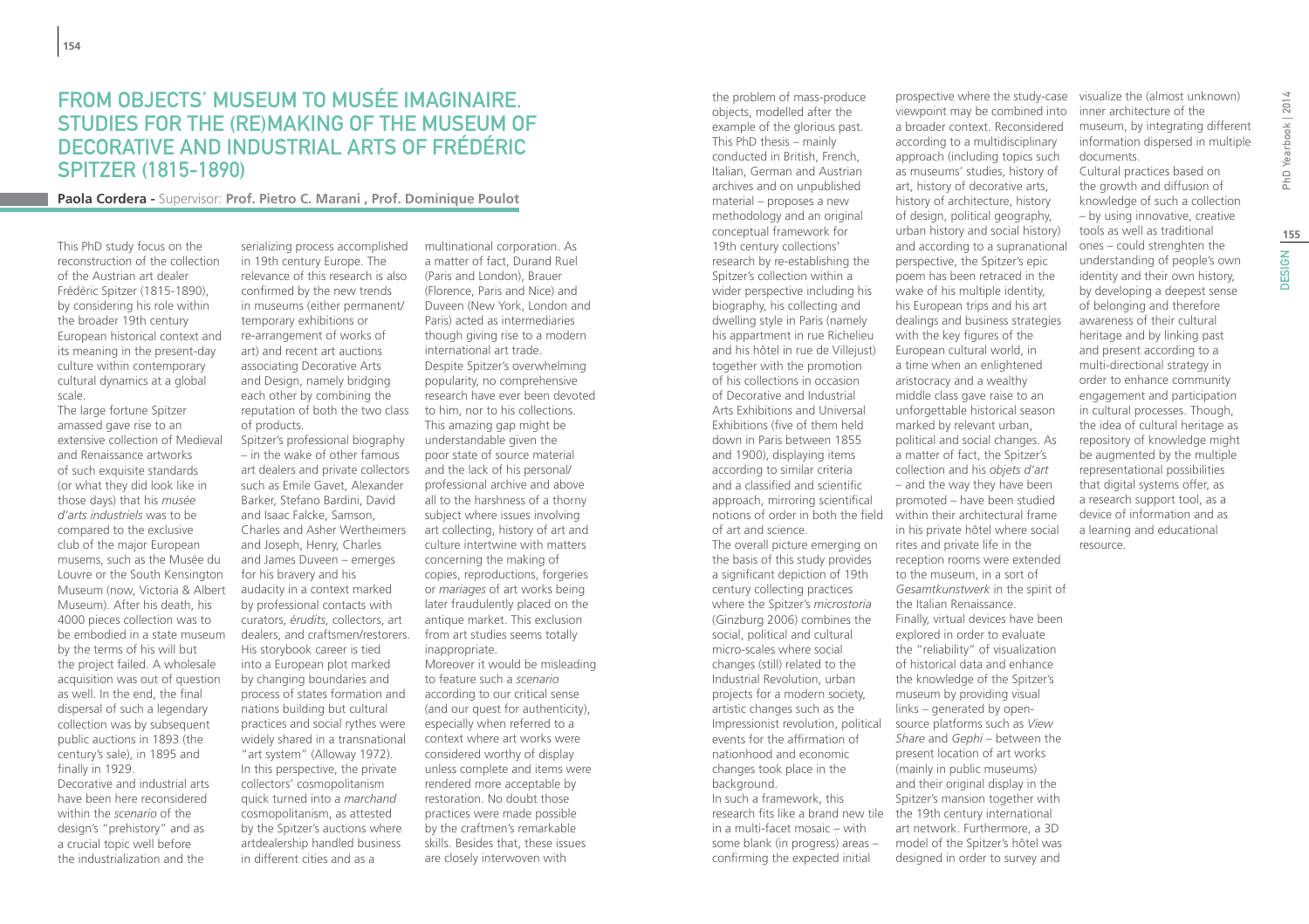### SMART packaging for food [Smart Materials And Renewal Technologies]

#### **Paola Garbagnoli -** Supervisor: **Barbara Del Curto**

#### **Context and objectives**

Food supply chains are complex global networks, creating pathways from farms to consumers, involving production, processing, distribution, and even the disposal of food. They are increasingly complex and dynamic because of the increasing product proliferation to serve ever diversifying and globalizing markets as a form of mass customization with resulting global flows of raw materials, ingredients and products, and because of the need to satisfy changing and variable consumer and public demands with respect to food safety and environmental impact.

The fundamental difference between food supply chains and other supply chains is the continuous and significant change in the quality of food products throughout the entire supply chain until the points of final consumption. This is especially the case for fresh products supply chains with increasing attention being placed on both freshness and safety. The high perishability of food products has resulted in immense food waste/loss, further stressing food supply chains and the associated quality and profitability. Modern consumers demand products that are safe, healthy and of high and consistent quality.

One of the main external factors, affecting the quality of food, is the temperature, during the entire food supply chain. The cold chain, is a temperaturecontrolled supply chain, used to help extend and ensure the shelf life of fresh food products. Refrigeration systems guarantee the cold conservation during the storage and the transportation. However, it is proven that sometimes the cold chain stops for a while because of accidental problems or inattention, causing the deterioration of food, the increase of food waste, or the proliferation of bacteria. Within the food supply chain a special role is played by packaging. The history of packaging is a way where various fields are involved. It refers to the evolution of materials, productive processes, communication, iconographic system, productive system, distribution system. These different fields have found in packaging an interesting meeting point. Packaging can be considered an

interface between the content and the external environment. Considering this statement, one of the main innovation of recent years, is represented by active and intelligent packaging. Unlike traditional packaging, which must be totally inert, active packaging is designed to interact with the contents and/

or the surrounding environment. Instead, the purpose of intelligent packaging is to give indication on, and to monitor, the freshness of the food. To date, materials used in food packaging still play a marginal role in controlling temperature variations; in particular they are not able to actively control the undesirable accidental overheating during the distribution phase. Looking at this scenario, the main objectives of the research were been the development of an innovative active thermal insulation packaging able to delay the overheating at a specific temperature, depending on the content, and moreover the evaluation of the impacts of this active packaging in the food chain, in terms of food safety.

#### **Methodology and results**

The research includes an experimental work, where the active packaging has been developed and tested both in laboratory and in real conditions, and also a theoretical study, where results obtained have been placed in a wider context in order to consider their impacts in the food supply chain. The experimental phase has been focused on the realization of a composite material that combines the structural properties required for secondary packaging with an active heat

control as innovative point. Secondary packaging typically consists in corrugated cardboard boxes, made of secondary row materials. Cardboard is the most common material used for wholesale packaging. The composite material can be based on a cellulose matrix, obtained from recycled paper. One possible solution to control thermal insulation and to maintain the desired temperature, for a limited period of time, is represented by thermal energy storage approach. Along this direction, large quantity of thermal energy storage/recovery can be achieved in the form of melting/ freezing latent heat by using phase change materials, or

briefly PCM.

A simple method for a stable dispersion and incorporation of PCM microcapsules into cellulose each complex system there is matrix has been developed. PCMs have been integrated into the cellulose matrix during the recycling process, using an industrial pulper. The composite pulp has been worked in order to obtain a suitable semifinished product to realize packaging. The productive process has been studied and a sampling of 20 active packaging has been realized for testing, with the same shape and size as standard packaging, in order to compare their properties. Active and standard packaging, filled with fresh food, have been tested inside the cold chain, both in real conditions and simulated in laboratory. The thermal cycle inside each packaging has been recorded during all over the process. Results obtained during tests in real conditions have shown that, when temperature starts to

increase, due to external causes active packaging is able to delay the rise of temperature for more than 1 hour. Similar results have been obtained also in laboratory. In addition, when food is stored inside a refrigerator, active packaging proves to be able to modulate temperature peaks caused by the common duty cycle of the machine. After the experimental work, the promising results obtained have been evaluated in a wider context in order to analyze impacts and benefits on the entire food supply chain. A real supply chain of ready-to-eat salads has been considered as case study with the aim to identify the effects of active thermal insulation packaging. Food supply chains are complex phenomena which include many components. Behind a network, that defines the interactions between each components. Networks science is a recent multidisciplinary science that studies complex systems. It has several implications in everyday life and it is very close to the real world. Through the development of models, networks science understands structure and behavior of the reality and allows to do forecast. The network modeling, combined with the study of the proliferation of bacteria in food (Salmonella, E. Coli, Listeria M.) at different temperatures, has allowed to foresee that active thermal insulation packaging could play a significant role in controlling the spread of

epidemics. The development of the food distribution network resulted useful also as a tool to support designers in identifying critical points of a complex phenomenon in order to intervene with a focused project.

#### **Conclusions**

The research presents various levels of innovation: first of all, the development of an active thermal insulation packaging using PCM, and the network modeling of a food supply chain to support the design process. The continuous contact with the reality, thanks to the collaboration with companies and organizations, has allowed to have reliable feedback and real results.

Moreover, the idea to use networks science as a tool for designers can be a new point of collaboration between designers and physicists or computer scientists.

From a general point of view, what makes the research original and what exalts the central role of the design is the harmonic joint between different disciplines, like materials science, design engineering, packaging design and networks science.

**157**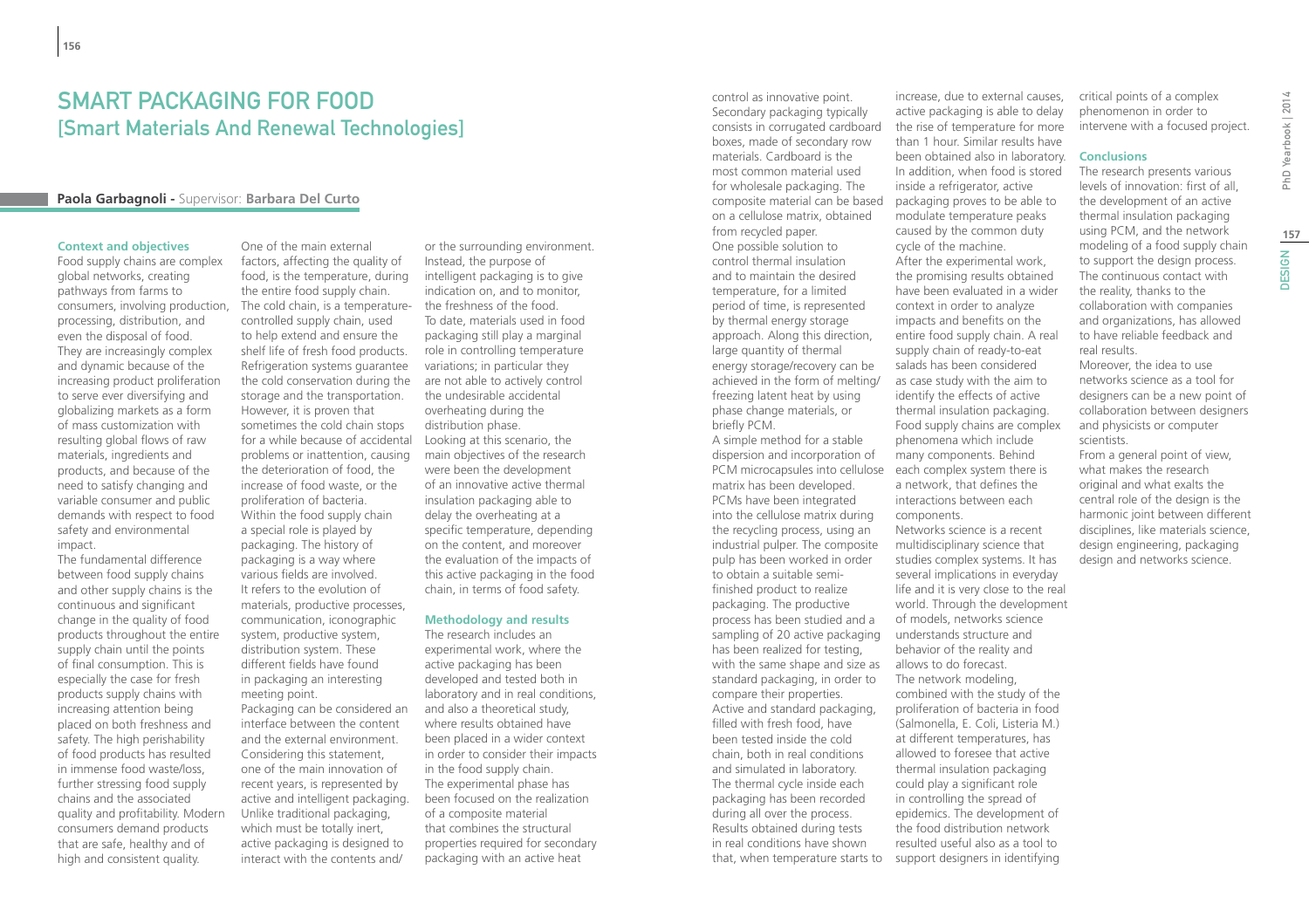### FFFI AND SENSE THE PRODUCT. An experimental based optimization methodology FOR PRODUCT DESIGN

#### **Elia Gatti -** Supervisor: **Monica Bordegoni**

Thus project exposes a methodology aimed in optimizing products by mean of experimental methods. In particular, the methodology for the product design optimization is composed by three different phases (design question, interaction study, and sensory boost), which are supposed to guide the designer to the optimization of the design of the product. The first phase is related to the design question that the designer wishes to answer, that is, in other words, the focus on what the designer wants to optimize in the product. (i.e., does the client want a more efficacious product does the designer wish to communicate feelings with the object he (she) is going to re-create?). There are many reasons that should particularly draw the attention of the designer for understanding the kind of optimization requested by the client. A better understanding of the design question may reduce the number of experiments needed to reach a good optimization, allow an experimental procedure more focused on the problem, and make clear from the beginning of the experimental phases (interaction study, and sensory boost) the variables to inspect in the products. In fact, it is not always easy to understand what the client wants, and often the

client itself cannot be aware of the direction the optimized product have to take. A first step is to understand, in the experience design framework, whether the changes the product is supposed to go through belong to its pragmatic or hedonic characteristics (or even both). The hedonic characteristic of the product relate to intrinsic needs of the user that the interaction with the product is supposed to accomplish. Researchers investigated these needs, and the results of their studies can be useful in case of a hedonic optimization of the product is needed. In particular, autonomy, competence, and relatedness, were found to be among the top 4 of the users' needs. Self-esteem was also found important, whereas self-actualization or meaning, physical thriving, popularity or influence, and money-luxury were less important, but still present. It is advisable then, in the optimization, to look at how a given product is able to satisfy these needs, in order to re-define the design question. At the same time in the pragmatic optimization it could be crucial to understand whether the client is interested in augmenting the performance of the product, augmenting the client perception of the performance of the product, or

maybe keeping the performance of the product constant while diminishing the costs. In some cases the designer cannot improve the performance of the product. In other cases though, a design aid is useful and even necessary. In these cases a pragmatic optimization would be of great use. Once defined the design question, the methodology aims to gather information on the relationship between user and product, in order to better answer the design question, finding which features in the product are considered important and how to work on them in order to subsequently (during the third phase) boost these features by means of a sensorial experiment. It is important to note that the methodology is not restrictive on what methods to use for relating user and product, as far as this relationship is investigated. Hereafter it is reported a list of the tools reviewed by the methodology in this phase. Moreover, to help the designer in choosing the right method for the product optimization, the methods in this phase

are grouped according to the perspective they adopt in studying the user-product interaction. This perspective can be, according to my work, either based on self-report (explicit methods) or implicit.

The Explicit methods are likely the most used to study how the sensory features of the product are connected with the communication of a semantic attribute. Explicit methods reviewed by the methodology currently are:

- ∙ Paper and pencil tests
- ∙ Conjoint analysis
- ∙ Multi-Dimensional Scaling for the perceptual space
- ∙ Semantic Differentials Method ∙ Kansei engineering
- ∙ Attrakdiff
- ∙ Sensory snapshot
- ∙ Quality function deployment ∙ Product Emotion Measurement
- instrument ∙ SAM
- ∙ Emotion wheel

On the other hand, implicit methods are those methods that connect the user and the product without necessarily ask the user a feedback about the interaction or the product itself. In fact, implicit methods assess the reactions of the consumer to the sensorial features of the product by measuring consumer behavioural changes. The implicit methods taken into account in the methodology are:

- ∙ Usability measures
- ∙ Tracking experiments
- ∙ Implicit association test
- ∙ Evaluation of the physiological activation
- ∙ Neural activations

A side-aim of my work during the characteristics. PhD was to spot and catalogue a series of methods to investigate the user-product interaction, and then describe them allowing the designer to use them if selected in the methodology. The third phase of the methodology is based on the concepts of *crossmodal correspondences* and *psychophysics*. In this phase

(sensory boost), sensory experiments are performed in order to boost the characteristics of the product considered meaningful for a pragmatic or a hedonic optimization spotted by the second phase of the methodology. The term crossmodal correspondence *"…refer to a compatibility effect between attributes or dimensions of a stimulus (i.e.: an object or event) in different sensory modalities..."* (Charles Spence). Crossmodal correspondences found a large application to product design among years. As it not difficult to imagine, it is a thrilling concept for a designer to suggest experiences to the consumer by mean of "mere" sensory stimulation. In some extent, crossmodal correspondence represents all what design is about, and what the design share with art: To express your own aesthetic sense and elicit in the consumer by mean of a sensoria experience concept and ideas. Studies in crossmodal correspondences are applicable both to the pragmatic and hedonic characteristics of the product. This methodology directs the sensory characteristic of the product on the important features of the product itself, in order to enhance both its pragmatic and hedonic On the other hand, psychophysics focuses on quantitative study of the human perception assessing for the human's perceptive thresholds and on the

creation of quantitative scales regarding human sensations. A characteristic of such scales is the fact that they connect a given physical variable to a sensoria or psychological variable.

Psychophysics assumes a great importance when it comes to assess to the pragmatic characteristics of the design product. Especially in cases such as interface and new technology device design, it is important for the designer to be sure that all the feedback are clearly perceivable by the users. On the other hand it might be useful to know the limits of the human perception, in order to avoid to design oversensitive devices. Psychophysics has been used to validate or obtain information able to guide the design of devices and interfaces. The use of psychophysics in the methodology is well defined. Thanks to the interaction study , the designer will be able to find which are the sensorial feedback the user pay more attention at, and in which condition the user will be in need of perceiving them. Subsequently, the threshold measures will serve as concrete guideline to design/ optimize, those feedbacks. Two case studies are also exposed in the doctoral dissertation, involving a crossmodal experiment to optimize the packaging of a liquid soap, and a psychophysics study optimizing the performance of a new device for virtual prototyping. The whole research exposed in this dissertation arose from a multidisciplinary environment, involving knowledge from the fields of design, psychology, neuroscience, and engineering.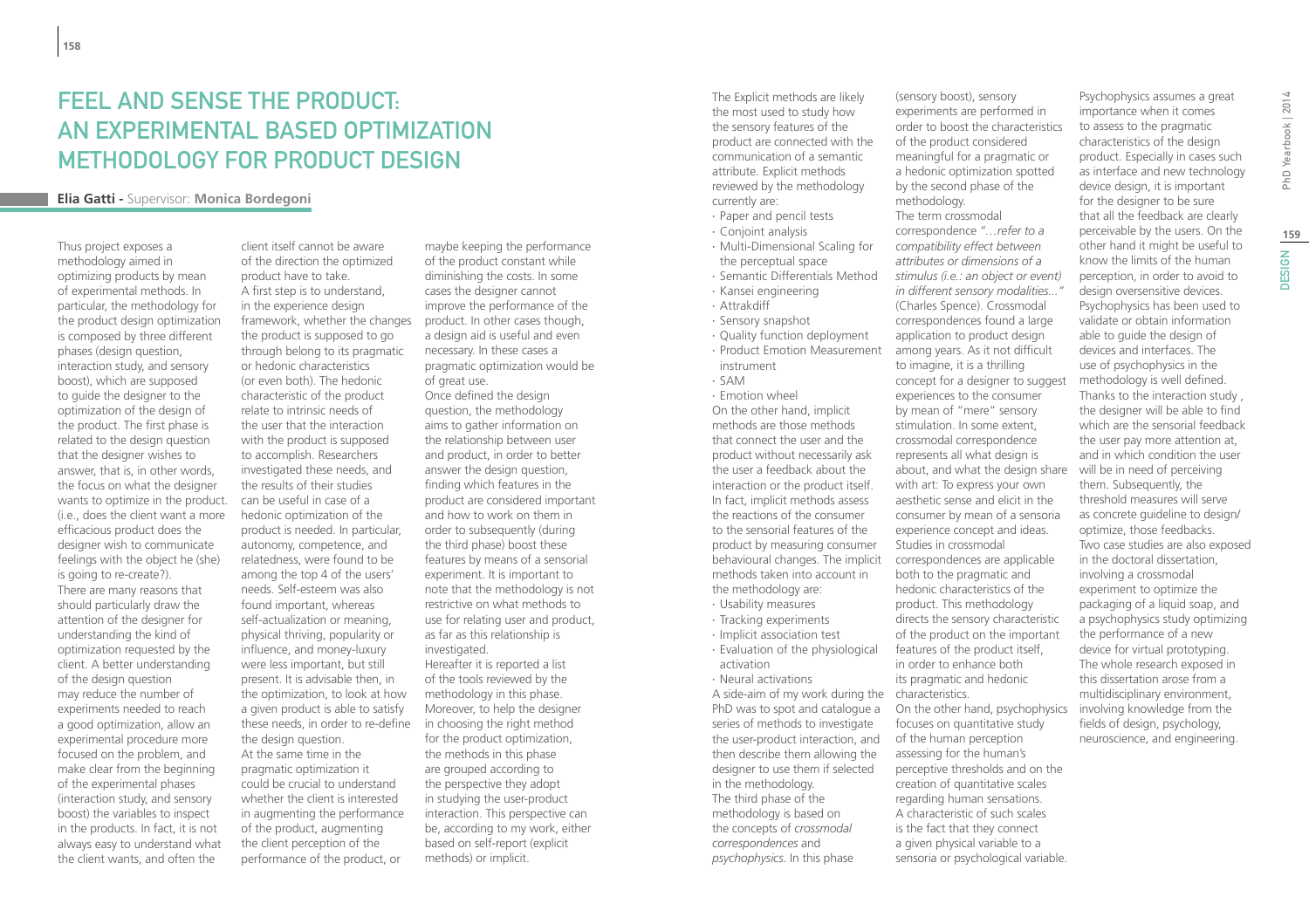### Visualizing the User Generated city Exploring the potentiality of emergent geo-social media applications as a novel source of urban knowledge

#### **Giorgia Lupi -** Supervisor: **Paolo Ciuccarelli**

There is growing interest across a wide range of subfields of urban studies in understanding the role played by location-based Social Media and the impact of increasing availability of urban digital data from different sources.

The way people experience the city is affected by a complex, dense, reactive information landscape: the data city presents itself with an unprecedented quantity of information such as geo-located comments from Twitter, reviews from Pickles, check-ins from Foursquare. This fragmented proliferation of information generated by inhabitants and city users offers potential benefits both for the research community and the urban decision makers, who can use the data to generate broad and analytical visions of urban spaces uses.

**This research explores and presents methods and tools to collect, analyze, and represent time-based geo-located Social Media data at the urban scale. The general aim is to investigate possible perspectives for the use of these data for urban planning and city management processes.** The research mainly question whether geo-located Social Media data can be useful in the creation of indicators of urban life, as it is perceived and

communicated by the city users. In fact, although traditional data collection methods such as surveys, interviews, questionnaires, and, more recently, data harvesting and analysis techniques (e.g. using geographical location data from mobile devices) have provided interesting insights into the social life of urban spaces, they can be nowadays complemented using geo-located Social Media data.

On one side, the research reviews **the existing literature, projects, approaches related to data-visualization and geo-located social mining techniques** used to investigated topics of urban interests and presents **new interpretative frameworks** to share this very knowledge through. On the other side, the research presents several **design experiments** that have been conducted in collaboration with urban stakeholders at different levels and in multiple US and European cities. Also reflecting upon these delicate issues, the research tries In a context where to maintain a critical position, exploring if and how geolocated social mining techniques production and scholars can still constitute a sustainable (in the wider sense, including societal sustainability) new perspective for planning and decision-making processes and practices.

**As a conclusion, some final considerations on the contribution that design, especially information and interface design, can bring to the very field are presented. Here, visualizations and interfaces are not conceived only as final outputs, but rather as pivotal points of the interpretative processes and discussion with practitioners that define new ways of understanding complex systems of information**.

#### **A research approach merging the academy and the industry** The present research aims at

understanding the contribution that design can bring to the research and practice within the urban field through gathering, interpreting and representing geo-localized Social Media data. Since its very beginning, the research undertook an explicit approach towards the professional fields of design, with the goal of **bridging the divide between professionals and the academy.**

experimenting represents an essential condition for theory are assuming the role of new reflective practitioners, **design can indeed provide essential theoretical and methodological contributions to the definition of new** 

#### **urban research practices.**

The collaborations with professionals and practitioners, and the participation in notstrictly academic research contexts have therefore paved the basis for this dissertation, with the attempt to undertake city and urban studies in a real multidisciplinary fashion. Thus, **the research draws upon several design experiments** that have been conducted with urban stakeholders at different levels and in multiple US and European cities, not only inside the framework and the connections provided by Politecnico di Milano, but taking a further advantage of the active professional role I have in the information design company (Accurat) I co-founded in 2011 for research purposes. Within the research process the **collaboration between computer sciences, social and urban studies and design disciplines** have been leveraged; knowledge and expertise in the professional field have served the purpose of the generation of new academic knowledge. As a result, I truly believe that a deep and constant relationship between critical analysis and practice, and between academy and the professional world should be encouraged in any doctoral design research. As a demonstration of the particular approach that would benefit the generation of new knowledge I included some of the original contributions from the various projects I took

part in. Specifically I wish to acknowledge and thanks the contributors for the literature produced within the **Telltale** and the **\*UrbanSensing**

projects, and the research stimuli and insights provided within the experience of the start-up **Pleens**.

#### **Index of the thesis: 01 the data city**

1.1. an introduction to the data

- city 1.2. people-generated landscapes: potentialities of Social Media data 1.3. conversations with Social Media expert Mafe de Baggis: why do people share? (Real life and the narrative self) 1.4. the on-and-off line
- 1.5. applications targeting urban issues
- 1.6. existing work 1.7. specificities and aims of the research

#### **02 method: a framework for using and interpreting User Generated Content**

2.1. methodological framework 2.2. investigating topic of urban interest to be explored through geo-referenced Social Media data 2.3. "*evolution through time, connected areas and neighbourhoods identity":* conversations with urban stakeholders 2.4. identification and analysis of the main sources of information 2.5. a matrix crossing topic of urban interest with georeferenced Social Media metadata 2.6. other open data sources to be integrated 2.7. working in the field:

evaluating and assessing our approach

#### **03 Visualizing the data city**

3.1 visualizing geo-referenced data

3.2 related work 3.3 a taxonomy of georeferenced data-visualization 3.4 interpretation and design insights 3.5 discussion and scenarios of use

#### **04 Design experiments**

- ∙ *Instagram, Foursquare and Twitter compared* (Milan, 2012)
- ∙ *Maps of Babel, the city of languages* (Milan, 2012)
- ∙ *Visualizing the crisis, contents' analysis* (Rome, 2012)
- ∙ *Do it yourself GIS* (Milan and Rome 2012)
- ∙ *Urban Stories:* individual patterns of mobility (Milan 2013)
- ∙ *Geographies of Time Milan* (2013)
- ∙ *Geographies of Time New York*  (2013)

#### **05 Designing tools**

### **for decision making:**

- **\*UrbanSensing** 5.1 *The project*
- 5.2 *The platform architecture*
- 
- 5.3 *Main innovations*
- 5.4 *The interface design*

#### **06 Fostering people to share meaningful contents: Pleens**

6.1 Pleens, where places tell stories (the project) 6.2 background and benchmarks 6.3 the user experience and interface design 6.4 scenarios and future works

#### **07 Reflections**

7.1 Potentialities and shortcomings of the research 7.2 Information design as a visual bridge between the data and the need for knowledge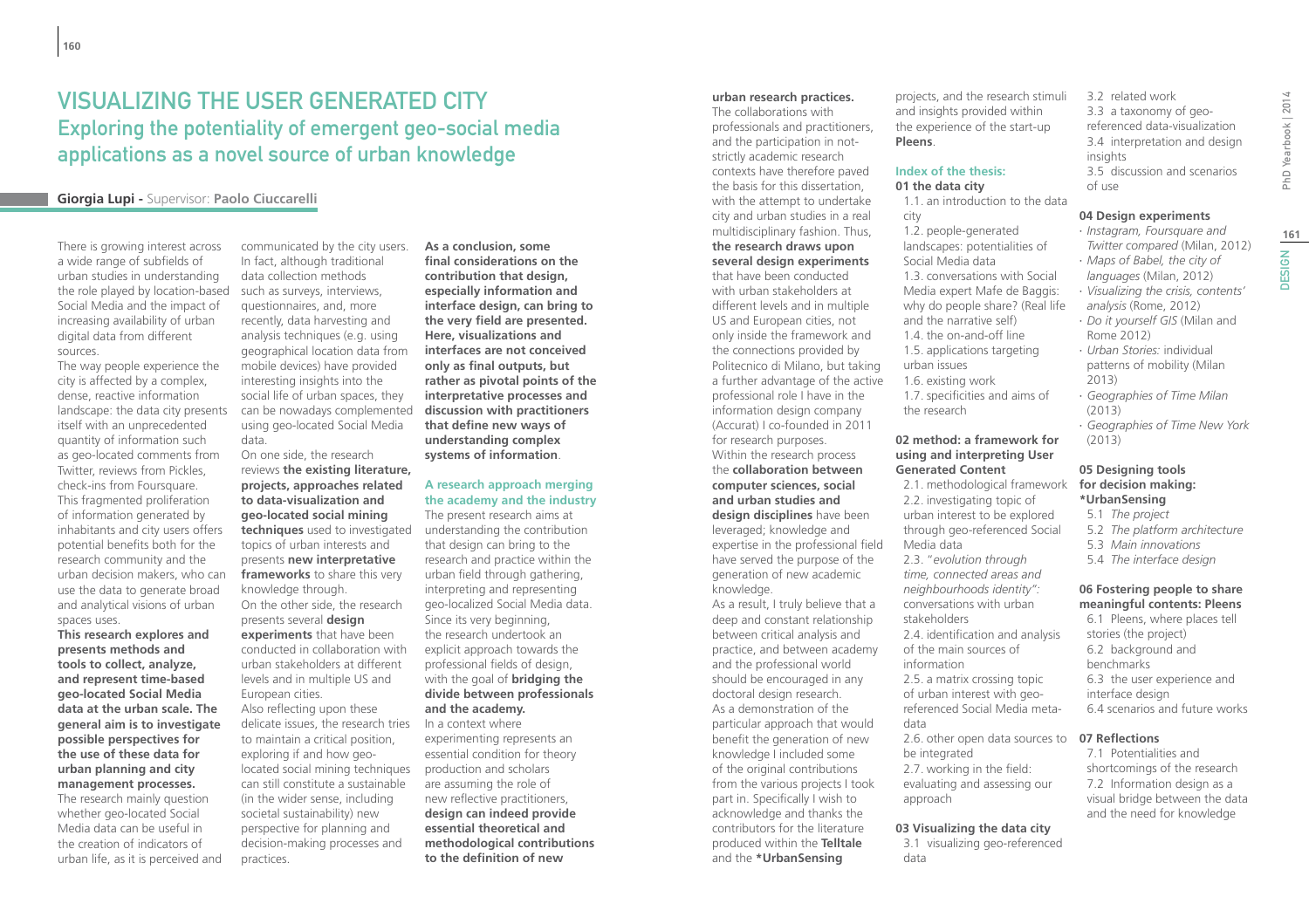### Design + Entrepreneurship. Creating Enterprise Through Design Culture

#### **Laura Mata García -** Supervisor: **Prof. Alessandro Deserti , Carlos Teixeira**

Entrepreneurship has gained a lot of attention in recent times, in which the economic crises has reflected severely in massive unemployment – particularly among young people in Southern Europe. It has become the focus of attention of governments and private sector alike particularly because it has been positively correlated to job creation. Today, many young graduates, including designers, find themselves without many opportunities of formal employment since traditionally this meant working either for a large company as an in-house designer or as an external consultant. Today, the offer of design graduates largely exceeds demand by these traditional employers.

Because of this, the relationship between design and entrepreneurship has become the focus of many studies and many universities have started to encourage design students to become entrepreneurs. However, the relationship between design and entrepreneurship is mostly approached and understood as either designers who design and produce their own products or sell professional design services. Thus, in this perspective design is confined to the shaping of the business offering.

In the last decade, the idea that design can be focused not only on physical products but also

on intangible artefacts such as signs, interactions, processes, and services represented the first is particularly relevant in the important development of the concept. Starting from this idea, during the 2000s a considerable expansion of its scope took place, particularly the idea that design, and more specifically design thinking, could be applied to managerial problems and fit the unpredictability of current markets to address ill-defined problems adopting a qualitative rather than a quantitative approach. Therefore, the idea that design could shape business strategy became mainstream. However, this work postulates that design can influence an even earlier phase of the business process. A central construct and fundamental pillar of business ventures is the entrepreneurial opportunity. Although it has been widely acknowledged that the discovery (or creation) of entrepreneurial opportunities is a crucial starting point of the entrepreneurial process, reliable and replicable methods for systematically searching, framing, developing and assessing opportunities are still undeveloped. Consequently, entrepreneurs waste their limited elaborated on the importance resources (talent and time) in inefficient activities aiming at developing new business ventures.

Identifying entrepreneurial

opportunities and transforming them into successful ventures current economic recession, especially in southern European countries where unemployment rates are particularly high and entrepreneurship has the potential to boost employment. Thus aspiring entrepreneurs need more than ever reliable framing techniques because they need to be more assertive of their options and choices, avoiding wasting valuable resources in the opportunity identification phase. While the front end of entrepreneurial and new product development process have many similarities, such as the "open-endess" of modeling multiple options, supporting tools and techniques for framing and assessing ideas are seldom shared by these two processes (image 1). This work explored the applicability of design expertise from the process of developing new products in the early stages of the entrepreneurial process, more specifically in the business identification phase.

While some authors already of systematizing the creative process and applying creative methods and techniques to the opportunity generation process, none of them acknowledges

any potential contribution from design, which for most scholars still remains a practice difficult to observe, measure and analyze. The hypothesis of this work is that the design discipline possesses tools, methodologies, frameworks and a "designerly mindset" that makes the creation, framing, positioning, development and assessment of business ideas more reliable and efficient when exploring entrepreneurial opportunities. These toolsets could be transferred from the field of design to that of business to support the construction of new entrepreneurial ventures. The word "construction" is used since some of these tools are a step ahead of prefiguring: they are not just meant to design, but tools that could be used by to dialogue, convince, construct, non-professional designers. assess, and build a working prototype. Service design tools were chosen because they enable the framing, design, prototyping and assessment of complex intangible artifacts that require developing networks of actors and partners that support execution.

One of the main objectives of this study was to identify design strategies, tools or methodologies that could enable framing, structuring, assessing, developing and evaluating business ideas in the earliest stages of the front-end of innovation (FEI) of the entrepreneurial process, analogously to how its done in new product development processes.

A small scale experiment was designed in which a set of service design tools was produced and then tested in an intensive 2-day, 100 participants, business idea



**2. The design process and the entrepreneurial process shown in parallel. They both have a front-end of innovation and could share instruments and methodologies.**

generation workshop in Beijing, China in the context of the Dream:in project (which will be subsequently described). The toolkit included 10 design The tools were then used by a group of ten people, whilst the remaining 90 people used the standard Dream:in methodology. The output of all teams was carefully labelled, photographed and videotaped. Both sets of outputs were then compared and differences could be attributed to the use of the toolkit. The results from the experiment provide promising evidence that design expertise can bring efficiency and reliability to the front-end of the entrepreneurial process. This work also explored an overall perspective of the relationship between design and entrepreneurship. It is divided in six parts. The first one provides a literature review of the definitions and building blocks of the entrepreneurial opportunity construct. The second one elaborates on the relationship between design and business models, their relevance

and how design has provided instruments to frame, design and assess business models. The third part presents two sets of case studies of designers or architects who became entrepreneurs in different periods and different contexts, trying to provide meaningful insights of the phenomenon. The fourth part presents case studies of support systems for design-led entrepreneurship and maps their common features as well as opportunity areas. Finally, the fifth part presents the hypothesis and the sixth one, the above-mentioned experiment.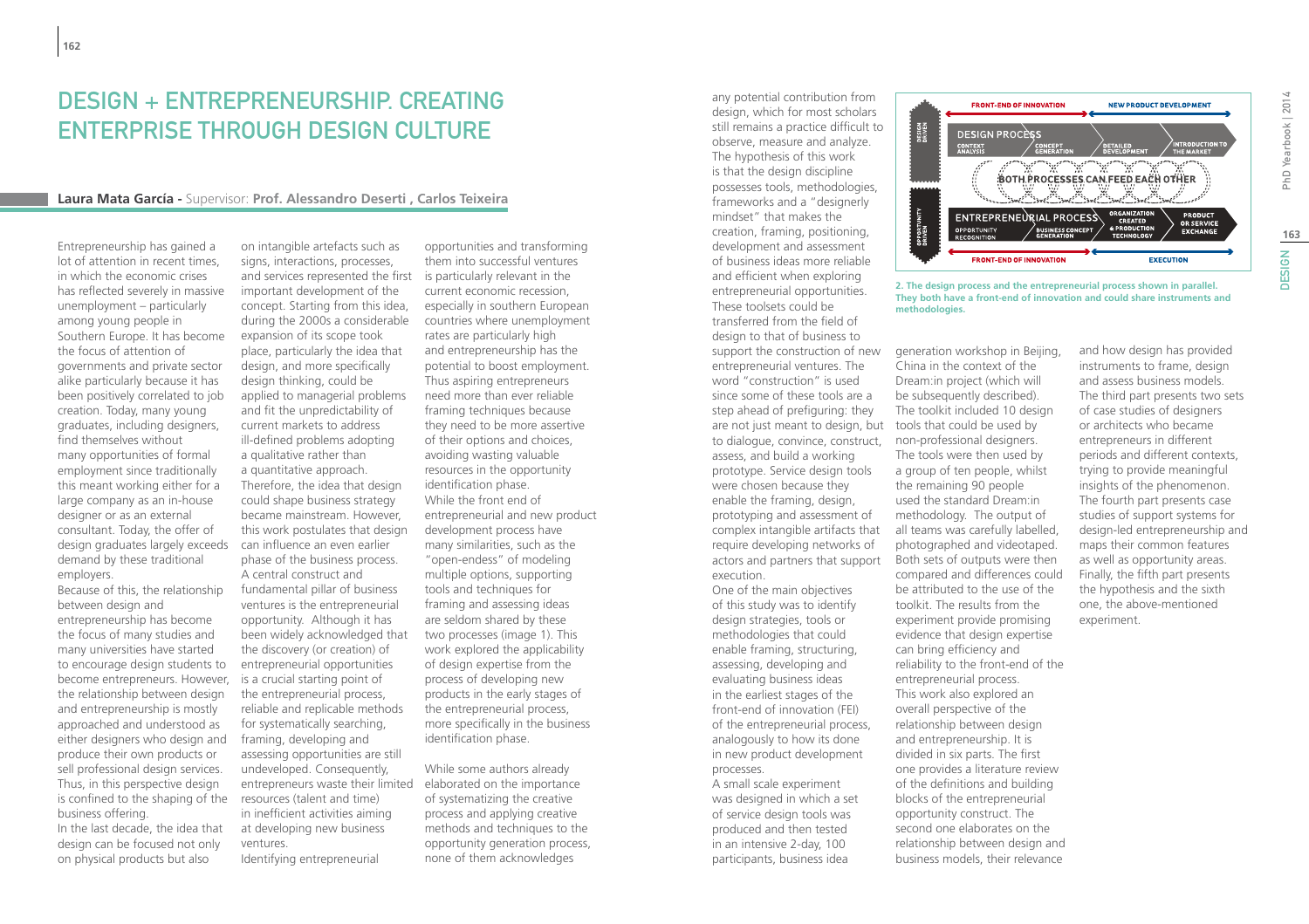### METAFARMING Design as a tool, to address new spaces for a sustainable food production in developed cities.

#### **Giacomo Miola -** Supervisor: **Luca Guerrini**

In 2009 the World food Summit had estimated that in 2050 the 70% of the world population would have lived in cities and urban areas. Today's figures show that urban population has already incremented compared to rural population and that ongoing migration from the country to the city has never stopped. This phenomenon brings ever changing scenarios, that require to urgently rethink over process systems and food supply in metrpolitan areas. Reflections and interventions over these matters are based on the following factors: Size growth: "the challenge will be to satisfy the world food demand by 2050 when it will be twice as the population" Sonnino 2011. Sales control: "today 5 companies control 48% of the world total retail", mostly producing through intensive farming which "contributes to massively deteriorate ecosystems, that are important for the future of farming" De la Torre Ugarte 2009. Hungry cities: urban growth and population bring to the creation of "hungry cities" in which cities there is no possibility of access to any direct production. The World Food Summit in 1996 (about 13 years before estimating the figures about people migration), had already highlightened the problem of physical, social

and financial access to security and safety food" that could guarantee the needs and the food preferences for an active and healthy life. The project and the new spaces for the urban food production, beyond reflecting the fact that "the link between the town and food is fundamental for our life" Steel 2009, new tendencies of food production and distribution are the expression of a new economic and organizational model, based on prudency and on the awareness of the available resources. German economist Ernst Friedrich Shumacher, believed since the sixties that little systems had a better functioning compared to the management of finance and big companies. Today, since the capitalistic system is showing its weakness and the majority of the so called advanced world is living, during the last years, into a state of permanent financial crisis, it seems more and more necessary to apply new systems that can generate new developments. For Carlo Petrini (Slow Food founder), this crisis is mainly a food crisis that can be solved only by creating a new system that would be able to "outplace food as the heart of our existence".

Design and research are today able to provide us various useful competences for the developing

of new urban spatial scenarios for food production. Reversibility, flexibility, adaptability, reuse, sustainability appear to represent the planning methods that are more adapt to the times and spaces of transformation. Lotus International, on July 2012, has dedicated an entire issue to the urban farming phenomenon, underlining the necessity of rethinking certain urban spaces, also from the esthetic point of view. To the expressed necessity of transforming the urban realities into productive food realities, the design is able to supply a relevant support through research. The experimental soul of design put the designer into a position of mediator between the town made of spaces and the beneficiary communities of a project made by people. As Pierluigi Nicolin has underlined in his "Il bello dell'agricoltura urbana" (The beauty of urban agriculture), the designer is an esthete but also a therapist. His role is undoubtedly esthetic in the will of bringing the productive green into the urban contemporary esthetic, but it also therapeutic in the awareness that more and more communities need this kind of operation, communities that need and /or choose to undertake this sort of activity. The researching and projecting designer methodology,

five steps : problem finding, problem setting, problem solving, spreading and feedback. In these phases are gathered four fundamental attitudes : the contextual/ ethno-methodological research (anthropological phase), the esthetic evaluation(morphological phase), the evaluation regarding the technologies that ought to be used (technological phase), the project (meta-planning phase), the final evaluation of the project and the contingent reprogramming of the action (verifying phase). Here are reported a series of little basics examples of how the designer could interpret the project basing on his sensibility, starting from some referential urban spatial categories. The ground, for example, is one of the less explored urban category, probably for the simple fact that the available urban grounds (public ones) are all already addressed to other usages. These grounds, which are roads, squares, parks, interstice spaces, they first should be inserted into a new functioning plan that would foresee a different destination, predicting for example the complete exclusion of the vehicular traffic from secondary roads, offering to those spaces a new possible employment. Quintessentially the roof, expression of private space, it's the space that more than others applied to the pioneering productive experimentation based on horticultural activities. The façade as productive space is the one that has been more subjected to the esthetic rules of the contemporary pictorial

could be summarized in

landscape, but it is indeed one of the potentially most productive urban spaces. Considering for example the favorable conditions due to the direct radiation of light and the expansion possibilities. It also represent one of the most examined and utilized spaces as support for the so-called decorative green though. The perimeter represent a category able to evoke situations that overturn the perception of spaces, sometimes by overturning the role of the exterior and the interior. Contemporary Art has extensively explored the perimeter theme suggesting highly efficient solutions, for example the long artificial high walls built by Christ and Jean Claude. On the other hand, an endless number of urban spaces belong to the interstice, urban spaces included and sometimes constricted by two other volumes or spatial entities. The interstice is so far the most experimented spatial category concerning the reality of urban vegetable gardens. interstice spaces, little sections of cities are often dismissed, they often are vital space for the guerriglia gardeners. The Interior, as a spatial category for food production has begun to be part of projects thanks to the development of technologies that have allowed to cultivate also in nontraditional ways, without using the plot. Hydroponic systems, combined with the use of low consumption light technology, like the led, but also combined with the endless universe of

computerized sensors for the regulation of light intensity, humidity, ventilation.The use

of interior spaces represent the heart of the research for the project of sustainable food productive spaces into the advanced contemporary metropolis.

To these research template the interior landscape is able to provide others referential parameters and new useful tools to the designer for the construction of new scenarios. The designer has now the possibility of creating and imagining new interior spaces as creation of open spaces or viceversa, inspiring himself with the experiences of the New York's greenhouses or of the Pasona Urban Farm in Tokyo; or he can imagine those spaces as a new independent category, able to surprise us, just as it often happens when we look at a spot of our under transformation towns.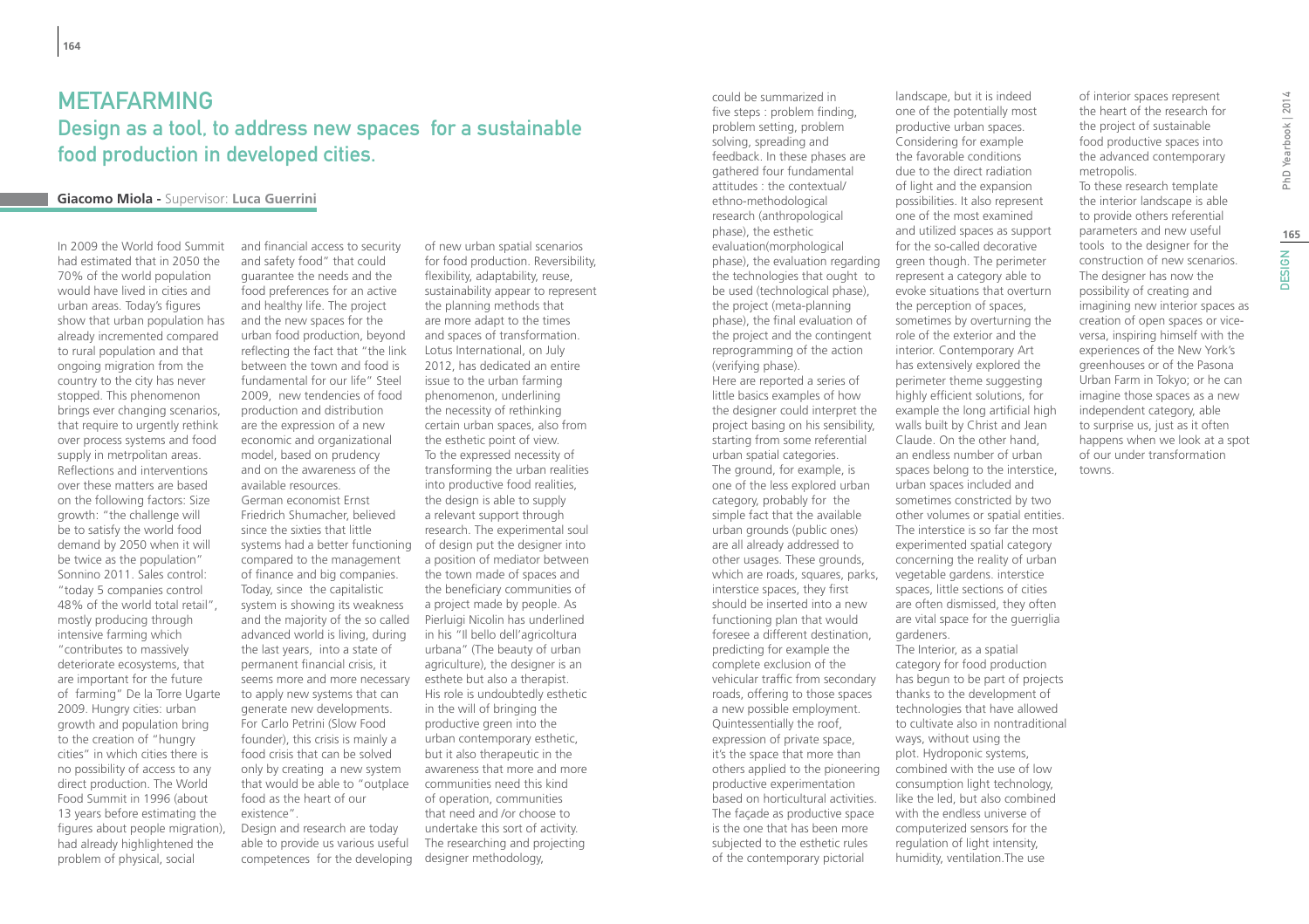## A Design Pilot Project as a Boundary Object: a strategy to foster sustainable design policies for Brazilian MSES

**Viviane dos Guimarães Alvim Nunes -** Supervisor: **Prof Francesco Zurlo**

Systemic changes aiming at more sustainable patterns of production and consumption demand a collaborative Design approach. Indeed, collaboration, and the resulting exchange of knowledge, is a key pillar to effectively develop and implement strategic innovative solutions. Collaborative networks can be a valuable approach to induce improvement of competencies of individuals and organizations as well as sustainable Design policies to support local development. In this context, this thesis was based on the assumption that a strategic Design Pilot Project (named MODU.Lares Project), developed in a collaborative way, can trigger the beginning of an evolution towards sustainability of a fragmented local system with a poor record in the sustainability dimensions. This Design Pilot Project contributes to create appropriate conditions for sustainable endeavors, fostering a collaborative network of different typologies – eight of local stakeholders that share resources, knowledge and information. The present thesis has tackled the issue through an action research method, using the inter-organizational collaborative network conceptual model (ICoN). The research adopted an assessment tool (MP tool) that included five indicators (environmental,



**1. Meetings with different partners to discuss the MODU.Lares Project development**

technological, economic, sociocultural, and organizational), conceived to identify emergent patterns in the local context derived from the Design Pilot Project. The field study focused on Brazilian Micro and Small Enterprises (MSEs) of the furniture sector, mainly working with handcrafted made-toorder production. This complex and integrated collaborative network system engaged actors wood furniture MSEs, the Federal University of Uberlândia/ MG (Design School), two Support Institutions (SEBRAE and SENAI), the Union of Furniture Manufacturers (SINDMOB) and the Local Government.

The Design Pilot Project in this field study aimed to stimulate the emergence of

new relationship modalities (mainly collaborative) among the referred actors, that could result in new ways of thinking and acting, in order to improve the environmental, sociocultural and economic aspects of the region as a whole. The main idea of the MODU.Lares Project was that knowledge and know-how can lead to individual competencies when articulated into practice. The Project started with the creation of consensual goals among participants, stimulating synergy and encouraging commitment among participants. Four elements catalyzed the flow of knowledge in the collaborative network: Prototypes, Meetings, Exhibitions and the Pilot Project (as a complete process). A furniture collection was developed by the present author within the



**2. Discussion of prototypes with MSE partners in the Project**



**3. Prototypes Exhibition, a planned step of the thesis**

scope of the MODU.Lares Project, integrating principles of Sustainable Design. These artifacts were addressed to the Brazilian C and D classes, a target market for the companies involved in the project. Prototypes were produced by the eight MSE partners, and due to their tangibility, they presented effectiveness for both testing a new manner of producing (minimizing waste, optimizing assembling, reducing lead time) and facilitating the development of a common "language".

Having been evolved

throughout the Meetings, this common language stimulated communication among participants based on focal points (*i.e*., actions and activities proposed along the project's development). From another perspective, however, it also highlighted differences (*i.e.*, divergent points of view), which, at times, prevented the flow of knowledge itself. The Exhibitions, used as a means to interact with the large public by using tangible objects such as the common language, functioned as an efficient channel, stimulating the exchange of knowledge

and information mainly among visitors, students and the researcher.

The results obtained by the research demonstrate that a Design Pilot Project can be considered a valid instrument to stimulate a collaborative environment towards sustainability, in particular in contexts with poor associative culture or absent Design policies. Such a project can constitute the first step of a design policy cycle in developing countries, thus contributing to define ideas and objectives among local stakeholders in a collaborative fashion, minimizing risks for failure and increase the chance of governmental support. Therefore, the thesis indicates the use of a collaborative project with the characteristics assumed by the MODU.Lares Project as a broad strategy tool to induce local Design policies. In the field study, this approach has effectively fostered interorganizational collaboration among enterprises and support institutions, under the leadership of the local university. Moreover, it represents an important element of connection, since it was the first time in the region that a group of organizations (whether businesses or not) were involved in a collective project with a collective objective bringing mutual benefits.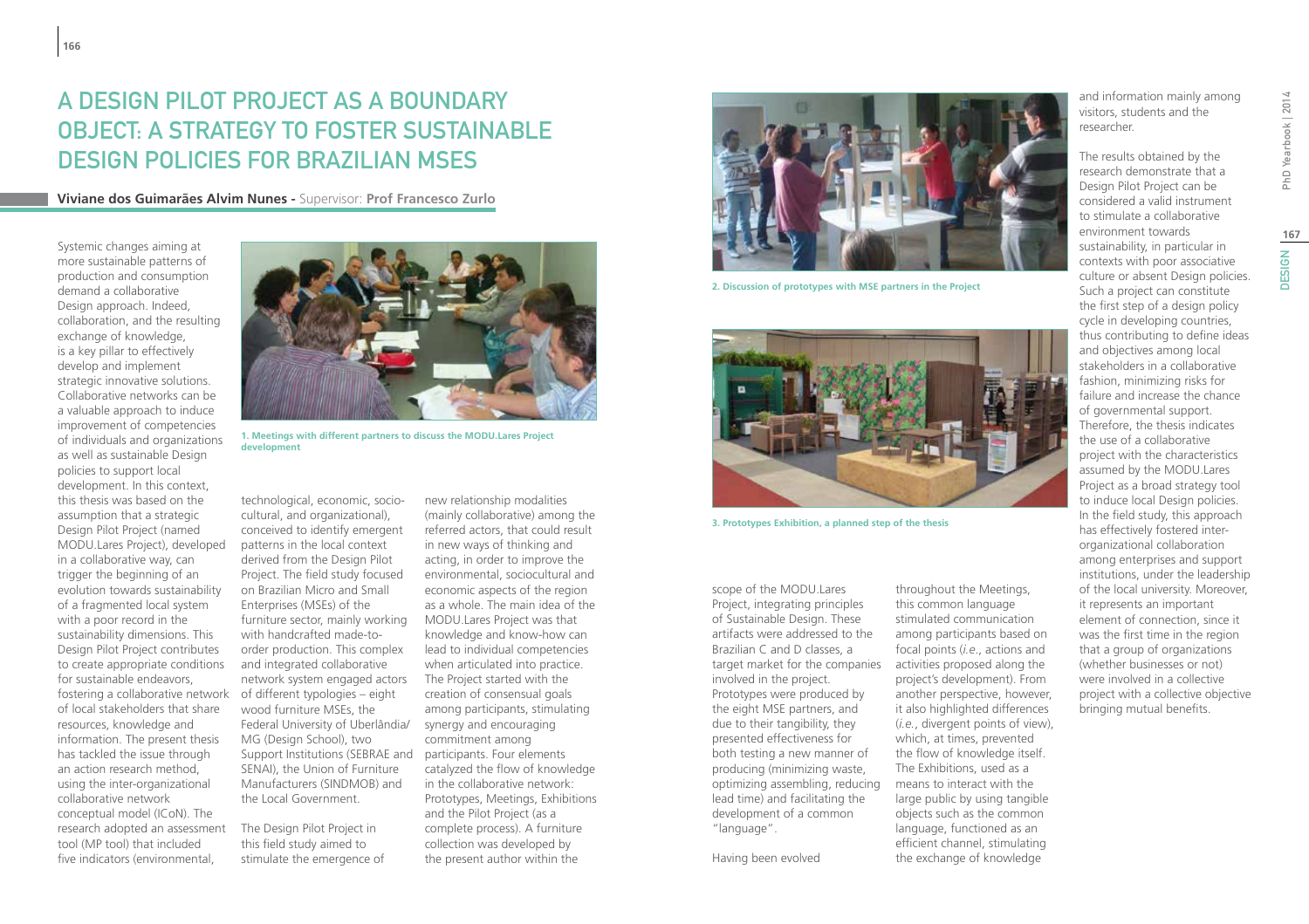### Ritual, locus and habitus Community-based rituals as a tool to envision scenarios for the multicultural societies

#### **Giulia Pils -** Supervisor: **Raffaella Trocchianesi**

As designers we have come full circle in our quest to address issues such as identity and memory expecially in social contexts defined by migration, multiculturalism and cultural frictions. This research aims at describing the power of rituals as a driving force of cultural identity for a specific community and the capacity of design thinking in improving this potential trough a process of enhancement of the cultural, social and economic value of the community.

Today the use -and abuse- of terms such as «rite» and «ritual» harmony and tools to enable the hypothesis is that, under the turn on again the attention on a practice whose presence seems to have become pervasive both on the private and the public sphere. We observe a proliferation of a wide repertoire and complexity to the ritual of contemporary rituals that emphasize the actuality of ritual and its capacity to update in different cultural backgrounds so that Pierre Legendre gets to define it a *social must*. Despite the increasing interest on ritual it is difficult to aknowledge it a defined status and nobody can agree on what exactly it is to be a ritual. To deal with ritual and give a precise definition -or at least to mark off its boudariesis therefore very complex and invariably leads to an *aporia*. On one side the difficulty is due to the fact that the firsts formalizations of the concept

where the social, religious and political aspects were closely linked. On the other side there is order to address the various no canonical definition of ritual because anthropologists have from time to time adhered to differend paradigms originating interpretations that appear to be more complementary than contradictory. Despite the difficulty to aknowledge a widely shared definition it is undiscuted to consider rituals both as founding emergencies and critical moments for the construction and manteinance of social important exchange between uniqueness and universality that is so fundamental to build connections between diversities. To recognize such importance identifies a field of exploration of great interest for the design discipline and highlight the need to refine tools and practices in order to decode the ritual genoma and give meaning to otherwise fragmented and heterogeneous elements. The research is originated from an analysis on the interplay between the design culture and the field of humanities, in particular anthropology. Is observed that on one side the contribution of the humanities is considered fundamental and fondational to the design process because the traditional

arose from the analysis of society humanistic knowledge is an essential reservoir of knowhow from which to draw in design issues. On the other side the designers dowry in the anthropological investigation is not bounded in a defined way even though design by its very nature is key player in the process of interaction between different disciplinary fields and is capable of triggering responses to new thresholdes generating innovative scenarios. The basic design ability to work outside the rigid logic of fields and by its very nature of boundary discipline, it is possible to work for and with anthropology identifying a set of tools that bring added value to the process of identification, interpretation and reinvention of contemporary rituals. All rituals -also those most

institutionalized- are malleable, there is the possibility of introducing a variable and produce a change. Generally the social actors themselves are the ones who claim this urgency of transformation because not always recognize themselves in the role of exegete of the tradition. Just this flexibility allows the ritual to reinvent and survive in different contexts and to become an

opportunity of comparison for a specific community to reaffirm the legitimacy of its values or to estabilish new ones. The value of rite as a fundamental moment for the negotiation of the cultural and social value between individuals and communities is a topic of great interest for the current research because identifies a range of **markers of identity** in the form of objects, places and ritual behavoirs. In fact when we analize a ritual with the design tools we observe that possess some morphological peculiarityes, needs a specific context in terms of both time and space and encourage a collective dimension because it produces meaning for a specific group of people. All this elements -*locus, habitus, repertoire*- contribute to social cohesion and encourage a sense of identity and responsability wich helps individuals to feel part of a community and enable important dynamics of dialogue with other communities and even the society at large. Within the ritual narration performers and audience are moving in a real theatre scene (*locus*) with costumes and props (*habitus*) and according to a determined script and (*repertoire*). Locus circumscribes a significant area for the practice of ritual and make it a constitutive element of

specific identifying characteristics related to the community and to the phisical space which is part of the ritual. *Habitus* is an element which enters into combination with the body becoming its communicating extention that amplifies and encodes the celebratory nature of the ritual: objects, garments, food become link-elements between the performes and the community. *Repertoire* is the set of behavoirs, movements, actions performed by the community during the ritual. This process of disembodiment of the constituent elements of the ritual is operated not in order to isolate its individual components rather with the intention to propose them as key elements of the ritual without which the ritual itself has no meaning. This is the general problematic area within this research intends to propose a reflection. The beneficial relationship between design and anthropology working on contemporary rituals is seen as having significant

potential for innovation and for bridging individuals, communities and society. The complexity and richness -both social and cultural- of the frameworks in which design and anthropology take part call for a humanistic approach capable to give quality to the form of artefacts, spaces, services and

**1. Thesis Cover**

connections and to preserve diversity understood as a cultural value.

The research seeks to explore and activate design experiences that work on communitybased rituals and their set of tools - such as ritual behavoirs, ritual objects and food, ritual spaces,... - in order to enhance and negotiate the cultural and social value of a specific community through the creation of multicultural narratives and intercultural dialogues.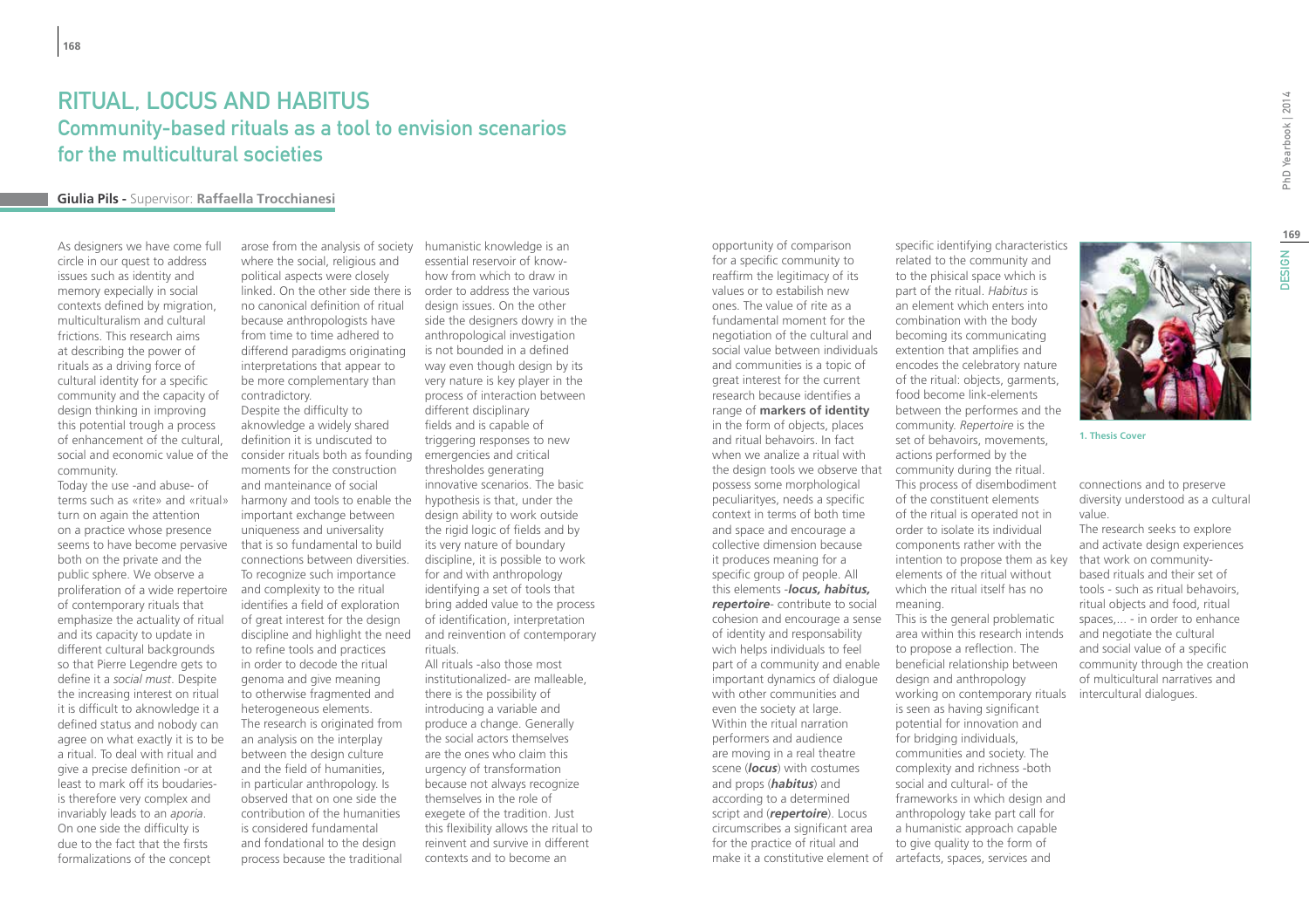### Designing for participation within cultural heritage. Participatory practices and audience engagement in heritage experience processes

#### **Sara Radice -** Supervisor: **Prof. Raffaella Trocchianesi**

The research has the overall aim to envision novel paradigms for audience engagement within cultural heritage, starting from the assumption that the emergence of new patterns for culture transmission opened to new possibilities for participatory approaches in the design of heritage experiences. Concepts such as public access, public participation, sharing, interactivity, culture as entertainment, and participatory design are not new within museums and cultural institutions at large. On the contrary, many of the assumptions that shape most of the contemporary cultural programs are rooted in the last century. It is thus noteworthy not the novelty of the idea of public participation within the museum studies domain, rather the fact that it is not yet structurally integrated in the contemporary approaches of exhibition design practices in museums, although an extensive bibliography is available and several best practices have been developed in recent years. Within the contemporary sociocultural context, in which also thanks to the current development of the participatory web with its fundamental characteristics of interactivity, sharing, and common authorship—the traditional portrait of the public as a passive

spectator is inapplicable to the contemporary user and the relation between audiences and cultural institutions needs to be reconsidered. In fact, with the emergence of the notion of a participatory public, the traditional top-down model of knowledge transmission from an authoritative source to a passive audience has moved toward a transactional model based on multidirectional flows of information between the cultural institutions and its visitors, which are increasingly regarded as cultural producers. The research investigates the emerging role of cultural institutions, which are shifting from being provider of content and designer of experience, to becoming facilitator of experiences around content. This approach is often enabled by the enormous potential that the digital technologies have in allowing novel practices of engagement within heritage. The adoption of digital technologies in the design of cultural experiences have in fact become emblematic of the development of novel communication models focused on providing multiple interpretations of physical and digital cultural collections, and the abundance of international conferences and research projects that have emerged in recent years investigating the

impact of digital technologies within museums is evidence of the strategic importance of the theme. However, even when digital media replace traditional ways of conveying meanings, often the modalities by which visitors might engage with heritage remains essentially the same. There is therefore the need for a greater understanding of the relationships, differences, and possible synergies between the different emerging technologies in order to meet visitors' expectations of experiencing heritage in an active way, integrating diverse media in a continuum of actual and virtual spaces.

The outlined scenario requires a new characterization of the cultural spaces, which opposes the terms "physical," "fixed", and "closed," to the terms "virtual," "mobile", and "open," as well as a redefinition of the role of museums, libraries and cultural centers as facilitators of dialogue among diverse audiences through heritage interpretation. Letting visitor actively participate in cultural programs, in fact, does not imply that the skills of the specialists are no longer important in establishing the authority of a museum's program or exhibition, but rather, as museums give more credence to the diversity of

ideas, cultures, and values in contemporary society, museum professionals are becoming increasingly conscious of the need to presenting offerings that incorporates both the perspective of stakeholders and current and potential visitors and involve choice, personal reflection, interaction and customized elements. The research stems from the theoretical assumptions aforementioned and relies upon the main hypothesis that, although through diverse participatory modalities and design approaches, visitors' active engagement in cultural programs and exhibitions might enhance the experience of heritage and respond to the emerging expectations of contemporary audiences. From this main hypothesis derive the main research questions that guide the research discussion: 1. What are the possible roles

that visitors could assume while experiencing heritage in level of social engagement can be pursued? Do diverse participatory models influence it?

- 2. Are digital technology effective tools in enabling and mediating participatory experiences of heritage? Which technologies should be preferred? And in what contexts?
- 3. Can audience participation in cultural programs foster intercultural dialogue among participants?
- 4. How multiple personal interpretations of heritage could not imply an abdication of curatorial, educational or design responsibility?
- 5. Are participatory design

methods and tools needed if designing *for* participation?

6. What process could best support the design of a participatory experience of heritage? And which competences are required? Secondary research and case study - relying on literature search, interviewing, observation, and document analysis - are the research strategies chosen to address these issues with the goal of mapping diverse approaches to participation within cultural institutions and outlining current tendencies for what concern methods and tools that enable audience participation in diverse cultural contexts.

a participatory way? And what in which audience participation The main outcome of the study of cases is the identification of operative insights drawn upon the analysis of projects in which audience participation is the final outcome of the design process (design *for* participation), as well as projects bases on participatory design methods and techniques, occurs during the design process. In both cases the discussion is aimed at identifying and assessing novel design approaches that might support a process of heritage valorization that is socially sustainable for the community that might benefit of that heritage. Design is therefore the point of

view that informs the approach of the entire research and bridges the instances of the other domains that the research intersects: cultural learning, digital technologies, and social issues related to community engagement, empowerment, and development within cultural institutions. Without excluding the technical competencies

distinctive of the discipline of exhibition design, this approach underpins a more comprehensive notion of heritage valorization design oriented, in which the exhibition designer assumes the strategic role of mediator among the actors involved in the design process.

Moving from the development of a design-oriented scenario informed by the theoretical assumptions discussed in the earlier research phases and the operative insights drawn upon the study of cases, the final output of the research is the definition of a general framework for the design of effective participatory experiences of heritage. The participatory pilot project *Everyday History*—developed at the Santa Cruz Museum of Art and History—has been structured following the proposed design framework in order to test its usefulness, feasibility and efficacy in supporting and facilitating the work of exhibition designers and museums professionals within a design process that is capable of catalyzing the multiplicity of the voices involved in the project, including those of institutional staff, external stakeholders, and visitors.

**171**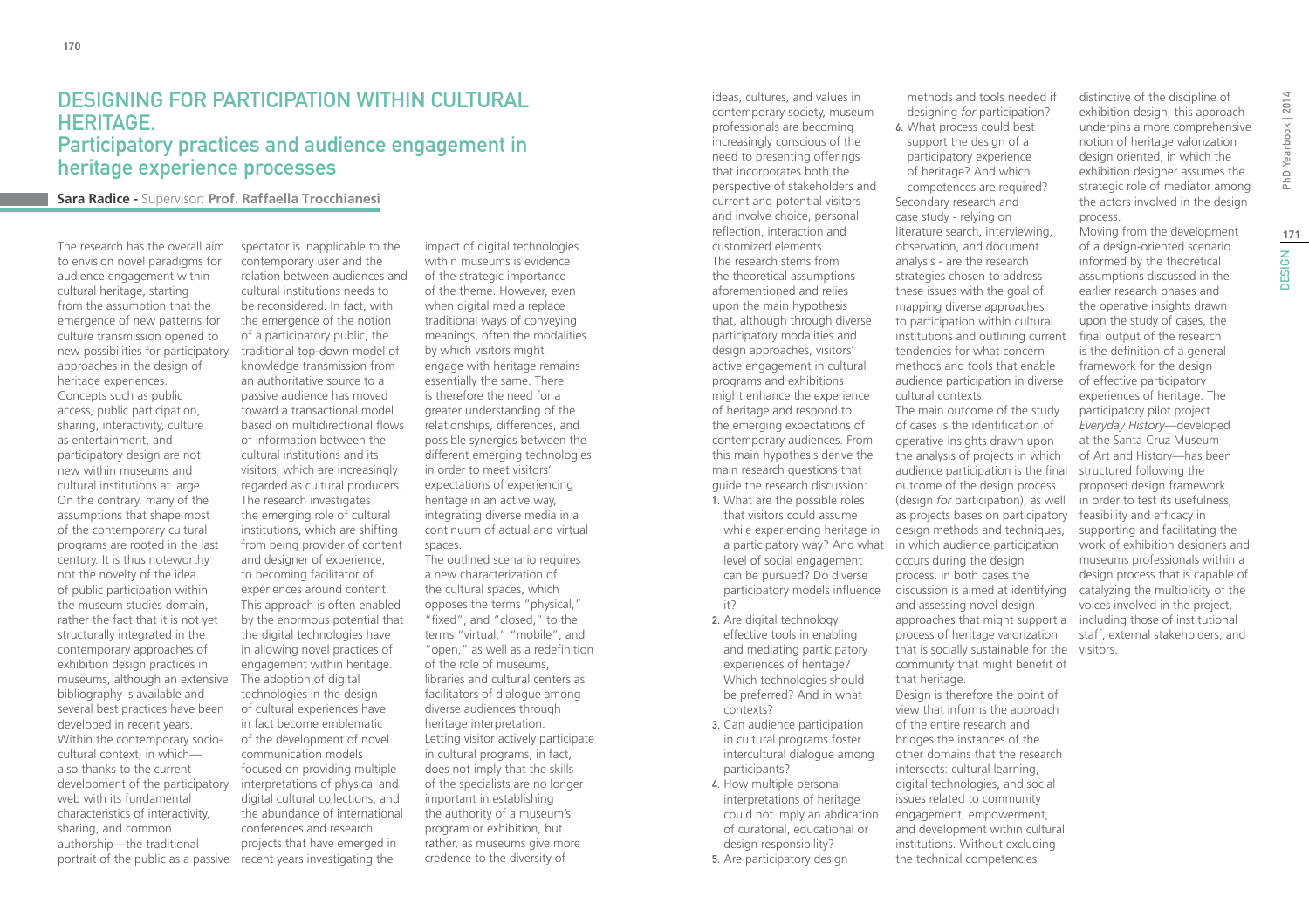### Designing Playful Artifacts The exploration of play as a process and the limited role of the designer

#### **Pietro Righi Riva -** Supervisor: **Prof. Margherita Pillan**

The entertainment industry as a whole is going through enormous changes: partly because of the disappearance of physical media, partly because of the way cultural content is consumed in our contemporary lifestyles. The rise of digital delivery and content narrowcasting, crowd sourcing, and crowd funding has changed not just business models, but the design principles behind content creation as well. Designers face new challenges in catering to groups with specific tastes. At the same time, gender, nationality, education, and age are no longer the common traits that identify niches, audiences, or customers. Discovering groups' subcultures and degree of digital immersion is key to creating new, catered entertainment content. The video game industry has certainly evolved – from producing niche content for young males to catering to wide audiences that span ages and gender. This evolution was achieved through technological innovation and design approaches aimed at usability, simplification, cost reduction, and embedding in open and pervasive technologies, such as social networks and mobile phones.

On the other hand, success has generally been exclusively tied to pop and fantastical themes,

limiting the impact of the medium on audiences' lives and culture. A new generation of content

creators, who do not fit in the traditional professions of the game industry, is fighting to find a design language that accommodates a new range of fluid media, tackles themes specific to fragmented subcultures, and shares a common interaction model: play. As games have shifted in themes and focus, the rise of independent games has changed the panorama of game design. Today, successful games are made in genres and about topics that defy traditions of an industry rooted in action and fantasy settings. Contemporary game designers, outside of the major companies that traditionally lead the industry, have tackled the evolution of games as a communication medium in an interesting way and have demonstrated that it is commercially viable to create subversive games. This dissertation argues that many of these games share common elements – namely, the absence of stated objectives, and the presence of interaction that is not task or objectivedriven. There is a void in game

literature and academia about this approach to game design and my thesis aims to fill that gap by providing a framework

for creating games that rely on player initiative in a way that is not objective-driven. In the first part of the dissertation, a new paradigm is introduced for thinking about how games work that is not directly focused on the process by which the game takes place, instead relying on the minute elements that make playing the game possible. These elements, including visual and audio assets, actors, rules, narrative, spaces, and interactions, are discussed from the point of view of game affordance, meaning how they evoke and inspire games in players. It is then described what meaningful games are and how the model presented in this dissertation is capable of representing them. Based on this paradigm, a design philosophy is presented that focuses on managing player expectations by handling and embracing limitations in technology, design, and style, with a focus on graphic fidelity. Using the themes of virtuality and potential, it is explained how this approach fosters the design of games as a tool for communication and understanding. To illustrate how to drive behavior in games without resorting to tasks and rewards, knowledge is drawn from cognitive science and psychological phenomena. These ideas are put to a test in

a game design workshop as a demonstration of the design approach's applicability and transferability.

In the second part of the thesis, experiments that apply the described design approach are presented and its efficacy is discussed with regard to the success and failure of the results. In the experiments, the importance of managing player expectations in relation to their previous play experiences is evaluated, both in terms of inducing emotions, such as fear and surprise, and in enabling a wide range of play based on a theme. It is shown how the absence of explicit instructions and indications of success can help players find their own narratives and meaning in a game, favoring a more creative and inspiring way of play. It is concluded that play should be understood as a process over which designers renounce complete and direct control. Instead, by focusing on enabling activities, defining the role games through affordances, inspiring a mood within a theme, and allowing for an array the appeal of play as a of different kinds of play to take place, games can be designed in a novel way as powerful tools for communication. These conclusions are significant, as traditional product categories fail to describe the latest successes in the entertainment ecosystem. Layers of multimedia interactivity enhance magazines, comics, video delivery services, advertising, and more, allowing for seamless, complementary experiences across Intellectual Properties (or IPs). Interactive content for entertainment, such as social applications, creative applications and video games blend with

other media organically, in themes, interaction models, and technologies. Transmedia ceased to be a buzzword, having become an intrinsically essential technique to the development of IPs.

To adapt, designers need to develop a common language for entertaining interactions, capable of capturing feelings and emotions that transcend those expressed in the traditional interactive entertainment industry. This is why the concept of designing play is more interesting than that of designing a game, because it's based on player behavior rather than on the game as the final product. Play design, as a research field, investigates the reasons behind play and how they apply to creating content that is playful and that inspires play.

The aim of the research is to innovate the process behind the design of games and playful of the designer in successful play products, and broadening meaningful medium to convey information, emotion, and art. Methodologically, it consists of a collection of experiments that apply this play design approach to new and diverse themes and formats, to demonstrate effectiveness and measure challenges, limits, and risks. The themes tackled include politics and bias, parody, orienteering and space interpretation, fear, sensuality, and music. The exploration of these themes spawned research in technology, virtuality, playfulness, behavior, and of course game development and distribution that come together

dedicated to achieve eliciting the desired aesthetic experience, while adapting their design to the uniqueness of players' identities, cultures and desires. A number considerations can be drawn from the premises and the experiments described in the dissertation, including how games may not exist in reality as objects or artifacts and are, instead, systems enacted through designed elements during play; how the degree of playability of a specific game is not absolute, but strictly dependent on the player's biological, cultural and personal background; how visual fidelity and affordance are not directly proportional; how technology participates in the aesthetic experience and not just by limiting it, as technology limitations can be a resource for design; how there is no difference between games and toys, since both can be designed as artifacts that inspire a behavior: play. These contributions to knowledge are discussed and framed within the field of reference, concluding with a consideration on how they can contribute to the design discipline as a whole.

as a body of knowledge

**173**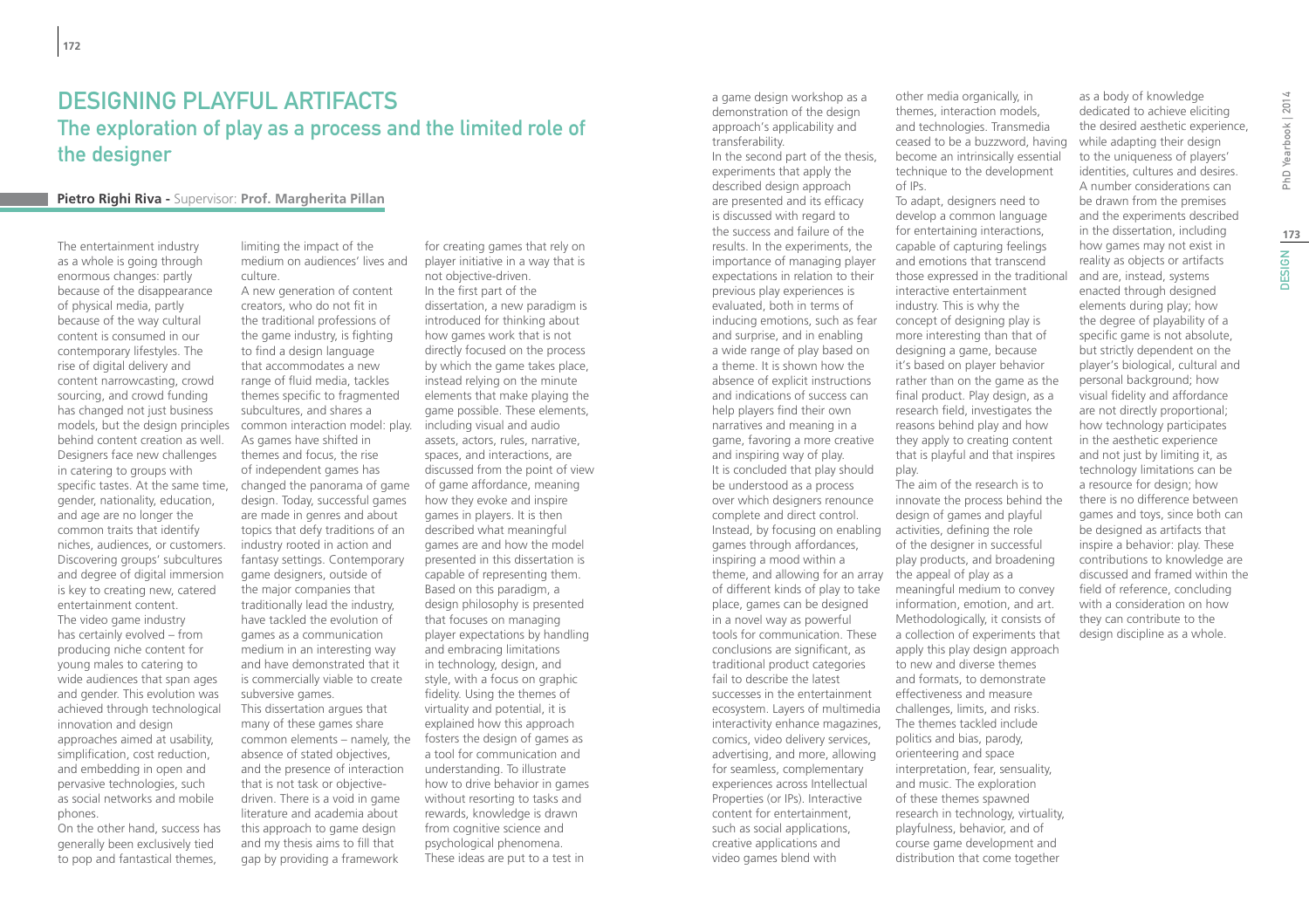### HOUSINGLAB: A LABORATORY FOR collaborative innovation in urban housing

#### **Liat Rogel -** Supervisor: **Anna Meroni**

This research describes a new model for a living-lab for housing: HousingLab. I began to work on housing and their collaborative aspects after realizing how much potential collaborative services have in improving our every-day life in an urban environment. I realized that those services often need proximity (between people) and that this proximity is to be found in urban dwellings. The same urban dwellings that are well known for being places of isolation and segregation could become urban welfare hubs. I discovered this was not a new idea at all and was asking myself how come collaborative housing forms are not so common. There began my trip through existing best practices, meeting with international experts, many books and articles and mostly people living in the city that joined me on that trip and shared their experiences with me. My design background has brought me to explorations of co-creation with and for citizens. I was curious how design can infiltrate in the housing field, not only in terms of interiors and product design, but also by improving housing qualities and experiences through relationships and collaborations. The city is a wonderful place to live in. The density of people makes it rich and diverse. The development and growth of



**1. Co-design session with a group of people interested in a cohousing solution**

smart cities is very similar to the growth of the brain through evolutionary phases; it evolves, not only grows, it becomes more complex and exiting. The outcome and the source of a smart development is a collective intelligence: a kind of smartness made from networks and connections. Absurdly, the design of city dwellings to host so many diverse people and cultures remains traditional and old; it does not take advantage of the great potential of the social capital that will be brought-in when people will move into the house. The house remains home for individualism and isolation, a castle of privacy and security that ignores its surrounding.

Why is it? Bottom-up and Top down barriers are holding back a new way of thinking about the house. From the top-down:



**2. A group of neighbors collaborate to build together their shared rooms.**

public administrations, private constructors, cooperative consortiums and others fear to make radical innovation in housing design. They often poorly understand the overall benefits of collaborative housing, and most of all, they do not think of the long term benefits. From the bottom up (citizens, groups of citizens) there is not enough information and availability of best practices, hence it is difficult to understand the process to take and the idea itself. The thought about losing a part of privacy is very frequent in not wanting to approach collaborative housing.

How could we encourage radical, collaborative and open innovation in Housing? The hypothesis brought by my thesis is that there is a need for a special form of laboratory in cities in order to bring innovation to the housing field. The laboratory should be able to apply change management methods and co-design tools in order to create and enable a community of people towards

one of the methodology basics. The actions were used for the development of the design project and of this written final dissertation. The different actions I have implemented had the following aim:

housing. It is offering research and experimentation for the development of sustainable housing across 3 main areas: information, coaching and small-scale experiments. The HousingLab structure aims at

- ∙ Define the area of interest. ∙ Verify the topic relevancy and the use of a European network of support.
- ∙ Verify the local interest ∙ Create a local network of experts.

changing the concept of housing. It will be a living lab for were mostly a confirmation housing where people, assisted by designers and architects will be able to improve their existing buildings, and better design their new ones. It is a place for private and public constructors to get a coaching plan towards the creation of new housing models.

I chose a participatory action research (PAR) to be the main leading line of my activities. This has meant that together with an overall understanding of the literature and the theoretical background, I have developed several actions that were important for understanding the main features of HousingLab. The differences in context, culture and time factors, made me decide to operate in smallscale experiments verifying the hypothesis constantly. Also, since user participation is one of the main issues to evolve in housing innovation, using PAR I am able to test this point right away since community participation is

∙ Verify if a coaching program can assist a group bring their dream project to realty.

∙ Understand what are the steps needed and which tools to use.

EXPERIMENTCITY EUROPE VICINI PER CASA SCARSELLINIvicini più vicini

> ∙ Explore the use of digital tools for the creation of an active community.

**175**

**DESIGN** 

DESIGN | ND Yearbook | 2014

PhD Yearbook | 2014

- ∙ Understand of pre-housing intervention are useful for the community life.
- ∙ Explore both top down and bottom up interventions.

The results from the first actions working with all stakeholders on a local scale by involving them in different initiatives. This participative community centered approach applies the principles expressed by the change management theories throughout the activities of the laboratory. HousingLab is thought as a living lab, a physical space supported by a virtual one that could be recognized as a collaborative environment for innovation in housing. In the last part of my dissertation I describe the service model, the offering map and the scenarios for the implementation of such Lab.

of the need for a living-lab in housing. This has come from the confrontation with other stakeholders. This action has also made available many best practices from which to learn. The second and the third actions were more specifically a prototype of actions that HousingLab can create in the future. 'Vicini per Casa' created a model for a specific tool for coaching groups, with sub-tools for each step of the way (figure1: codesign actitivty: moodboard of the future cohousing). Scarsellini is a specific tool and process for

enhancing community in new buildings. (figure 2: Assembling together the furniture for the shared spaces in Scarsellini street)

The specific results from all actions has brought to the design of HousingLab: HousingLab is an innovative service design laboratory for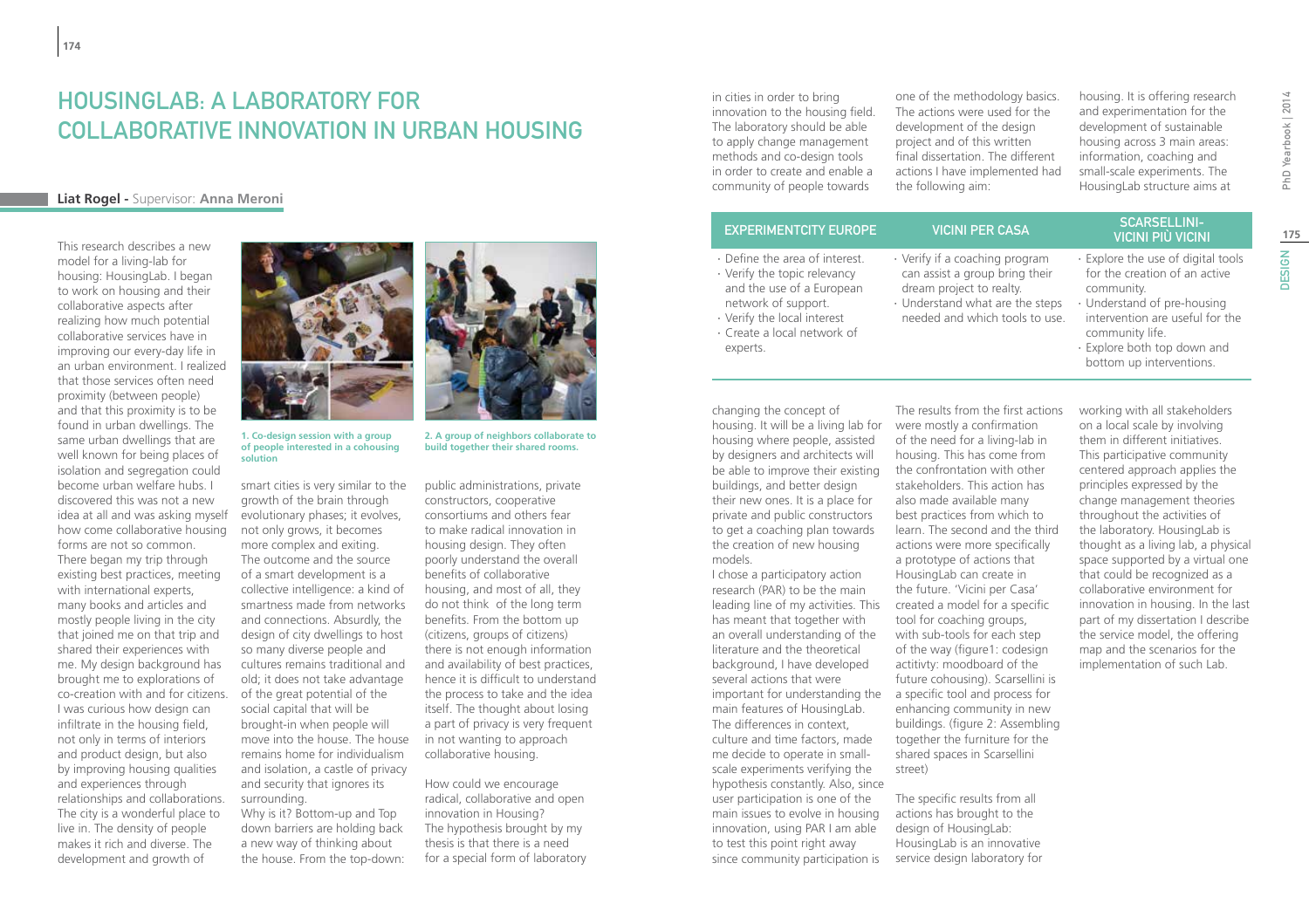### New contents in museum's narratives. The role of design in the interpretation of art's collections

#### **Francesco Virtuani -** Supervisor: **Pietro C. Marani**

The work aims first to analyze the narratives – crucial dimension in the interpretation of a museum collection – adopted by art museums in the latest years, in order to understand recent trends and future evolutions, second to reflect on the potential role of design in the whole process of interpretation.

#### The research is divided in three parts.

The first one wants to give a theoretical frame to the question of museum innovation, on the basis of the most recent studies. In order to maintain his important educative role in the society, the museum should well understand the transformations happening in social context and if necessary upgrade, in order to be a place for the present. Learning theories and communication theories play an important role in the innovation process. These reflection are very important for art museum, more conservative compared with other kind of institution, like history museums, science museums, archaeology museum, and so one.

The second part of the research focuses on the interpretation process of a collection of art, in particular on the role of the narratives. The subject is introduced by an historical frame, explaining the evolution

of the narratives from the birth of the modern museum to the end of twentieth century. The question is that traditional approach to narratives is nowadays considered no more able to answer to contemporary society needs, and for this reason art museum should improve new interpretative strategies. Some case studies in Europe has been selected in order to understand how museums are trying to propose new ways of communicating their cultural contents. Chosen museums are medium sized – considered more free and flexible to propose innovation – and dynamic institutions. Most of them are contemporary art museums, but in some cases they own also modern or ancient works of art: as the research underlines the distinction between "contemporary", "modern" or "ancient" art tends to lose importance, in favor of the appreciation of universal values. On the basis of the analysis, the main dimensions of innovations seems to be: ∙ *Temporary exhibition.* Museums tends to abandon permanent exhibition of their collection in favor of temporary

exhibition. We can notice a continuum between the situation in which only a few works of art turn around an almost fixed exhibition of the

collection, and the situation in which there's a continuous rotations of all the objects. ∙ *The narratives.* In almost all the institutions we notice a mix between several kind of approach to the order of works of art (chronological, for schools, for movements, thematic), but we can notice frequent interventions trying to break the predominant narrative. In some cases, experimental strategies try to propose a completely new approach to the order of the

works of art. ∙ *New voices from the community.* The voice of the curator, traditionally the only responsible for the interpretation of the collection, is no longer the only one on hand in the museum. Some institutions try to improve their social role, asking to other subjects form the community - foreign communities, students, other kind of groups – to give their point of view on the collection. The role of the curator is evolving, from a situation in which he was the only owner of an objective knowledge to be communicated to the public, to a situation in which he is a sort of coordinator, a "mediator" of interpretative choices made by other subjects.

∙ Intervention of artists. Another threat to the traditional role

of the curator comes from artists, who nowadays are frequently asked to give their interpretation to the collection, sometimes performing with their works of art.

∙ *Pedagogical or aesthetic experience.* Museums can chose two different way to communicate the cultural values of the collection: some of them tends to follow a pedagogical/educational approach – trying to offer an easy explanation of art - others seems to prefer an aesthetic approach – trying to offer an aesthetic experience to the visitor. Both of the approaches can be an answer to the need of the renewal of exhibitions criteria.

The third part of the research wants to reflect on the potential function of *design* in the art museum's exhibition. In a traditional approach, the interpretational role is in charge of the curator. Once he decided the contents to be transmitted to the visitor, he asks to the designer to work on the spaces in order to help to communicate the message of the collection, using lights, colors, materials and so one. What we want to understand is how the work of the designer can become more significant, how he can participate more incisively to the interpretation process, working in very close contact with the

curator. This already happens in other kind of museums, but not it art museums, where – considering the peculiarity of the subject - opposition to innovation is stronger. So, looking at experiences in history museums, design museums, anthropological museums, we want to propose some innovative exhibition's strategy for art collection:

- ∙ *Storytelling.* Art museum can try to tell story using his object. This approach is considered very useful for learning.
- ∙ *Mix of different categories of objects and original combination.* Different kinds of object can be shown together with works of art, in order to help to create more exciting exhibitions: photos, documents, models, pieces of furniture, but also simple objects from every days life, able to let the visitor feel closer to the collection. Then, surprising combination between object can help the visitors to live a stimulating experience.
- ∙ *Arrangement of the object in the space: grouping and isolation.* Usually, in an art exhibition, works of art are too many and they are disposed in a regular way, causing often a sense of monotony in the visitor. The designer can help the curator to create a more stimulating exhibition. For

example, some works of art can be isolated, so that they become able to communicate their whole "aura". Other works of art and other objects can be grouped in order to give a sense of surprise.

- ∙ *The environment.* Obviously the designer plays an important role in the creation of a striking atmosphere, using lights, sounds, materials, colors, texts, technologies and so one.
- ∙ *The question of technologies.* Technological innovation is nowadays frequently used in order to communicate and spread cultural contents. It can reinforce the mediation role of the museum and take in charge the task to facilitate the relationship between the heritage and the public, but it is important to avoid a pure technological exhibition, mainly in art museum, where works of art should be able to talk to the visitor. To conclude, technologies can be used to support the comprehension of art, but moderately and prudently. The final part of the work

proposes a project brief, in order to test concretely the role of the designer in an art museum. The museum chosen is Museo Diocesano di Milano, and the project wants to show how it is possible to exhibit in a innovative way part of its collection.